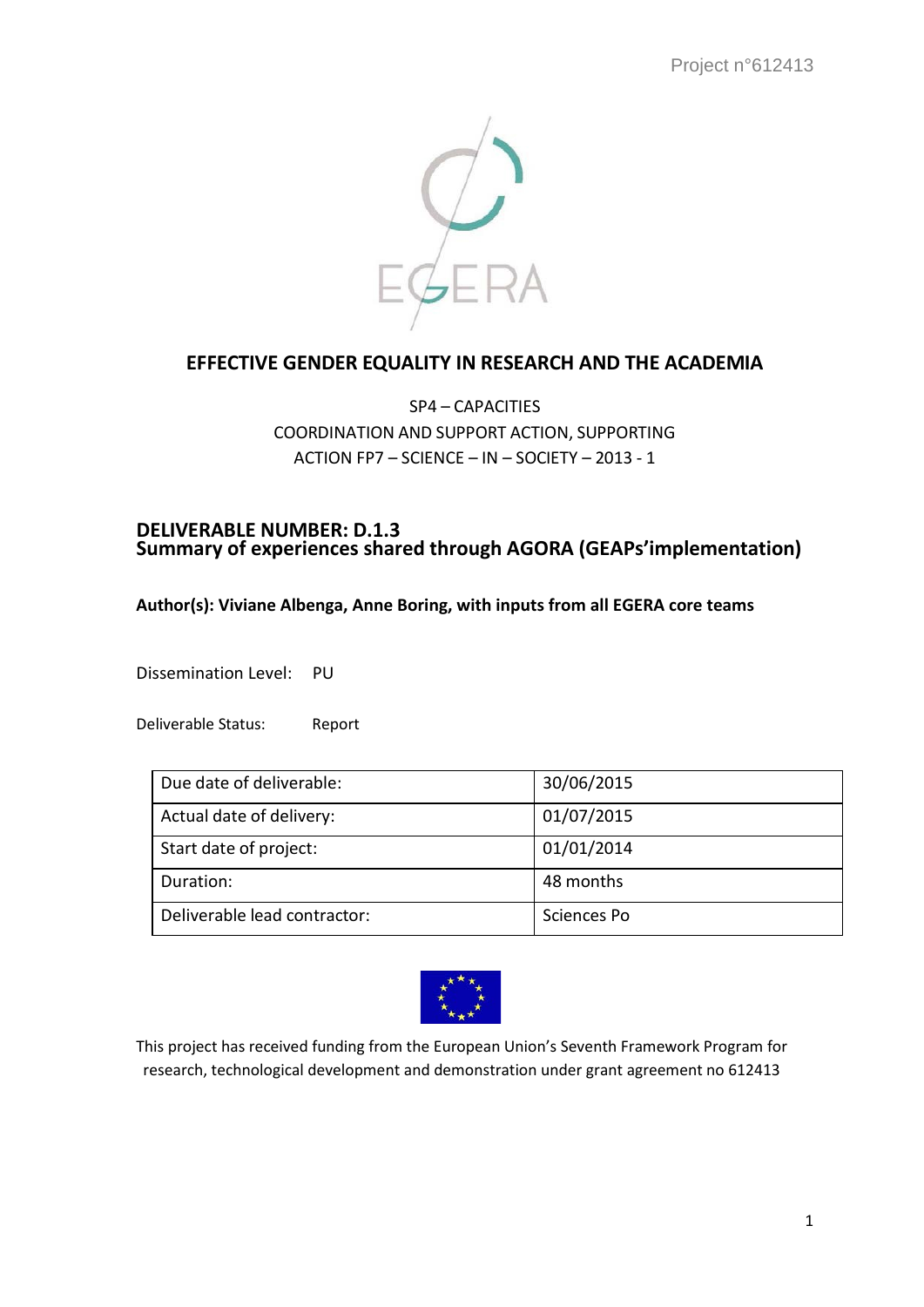This deliverable addresses the issue of the implementation of and the resistances to Gender Equality Action Plans in the EGERA institutions. By using the methodology of online forums, we draw on the experiences of the Community of Practitioners being built by EGERA. The exchange of experiences highlights the leverages for gender equality according to each context and facilitates the implementation of tailor-made plans.

Sciences Po led four on-line sessions between the end of May and mid-June 2015. These sessions were structured around as much topics, and a number of discussion questions. The topics were the following: 1) Mobilizing stakeholders; 2) Implementing actions; 3) Identifying resistances and 4) Dealing with resistances. The questions framing the forums as well as the answers and reactions of partners were posted regularly on a software called ProBoards. This technical option was preferred to upgrading the central tool of our project, SARAH-AGORA, which does not offer the possibility to structure "live" forums. It was considered both more cost-effective, and adapted to the needs of these forums.

To elaborate on the questions regarding the involvement of the stakeholders as well as the resistances they face, we drew on the definition of resistance by Lombardo and Mergaert (2013): *"We define resistance as a phenomenon that emerges during processes of change such as when gender equality policies are implemented — and that is aimed at maintaining the status quo and opposing change"* (Lombardo & Mergaert 2013: 299). [1](#page-1-0) Resistance is both individual and institutional, a complexity which we stressed in our questions. Benschop and Verloo[2](#page-1-1) (2006) provide an example of institutional resistance concerning a gender mainstreaming initiative with civil servants in the Ministry of the Flemish Community in Belgium. They showed that civil servants can express resistance to gender initiatives both by acting and by non-acting. Institutional resistance has also been emphasized by Stratigaki<sup>3</sup> (2005), who draws attention on institutions that dedicate insufficient economic and human resources to gender equality policies. Institutional resistances will be core to another on-line session of experience exchange, to be carried out at a later stage of EGERA. Yet, preliminary attention has already been paid to this specific type of resistances in the present document, as these were incidentally touched upon by participants to the forums.

Lombardo and Mergaert  $(2015)^4$  $(2015)^4$  cross individual and institutional resistances with their implicit or explicit form: "The individual and the institutional levels are interconnected because institutions are a collective of individuals. […] In this light, it is important to distinguish between implicit individual resistance and implicit institutional resistance. The former manifests itself through non-action or inadequate action, either caused by compliance with the existing gender norms or by a lack of resources (including knowledge and skills, time, financial resources, and power). The latter occurs when the mentioned incapacity is

<span id="page-1-0"></span><sup>&</sup>lt;sup>1</sup> Lombardo, Emanuela and Lut Mergaert (2013) 'Gender Mainstreaming and Resistance to Gender Training: A Framework for Studying Implementation', *NORA - Nordic Journal of Feminist and Gender Research*, 21(4), 296-311.<br><sup>2</sup> Benschop, Yvonne and Mieke Verloo (2006) 'Sisyphus' Sisters: Can Gender Mainstreaming Escape the

<span id="page-1-1"></span>Genderedness of Organizations?', *Journal of Gender Studies*, 15, 19-33.

<span id="page-1-2"></span><sup>&</sup>lt;sup>3</sup> Stratigaki, Maria (2005) 'Gender Mainstreaming vs Positive Action: An Ongoing Conflict in EU Gender Equality Policy', *European Journal of Women's Studies*, 12(2), 165-186. 4 Lombardo, Emanuela and Lut Mergaert (2015), 'Resistance in Gender Training and Mainstreaming

<span id="page-1-3"></span>Processes', In Bustelo M., Ferguson L. Forest M. (eds.), *The Politics of Feminist Knowledge Transfer: A Critical Reflection on Gender Training and Gender Expertise,* London, Palgrave, 57-83.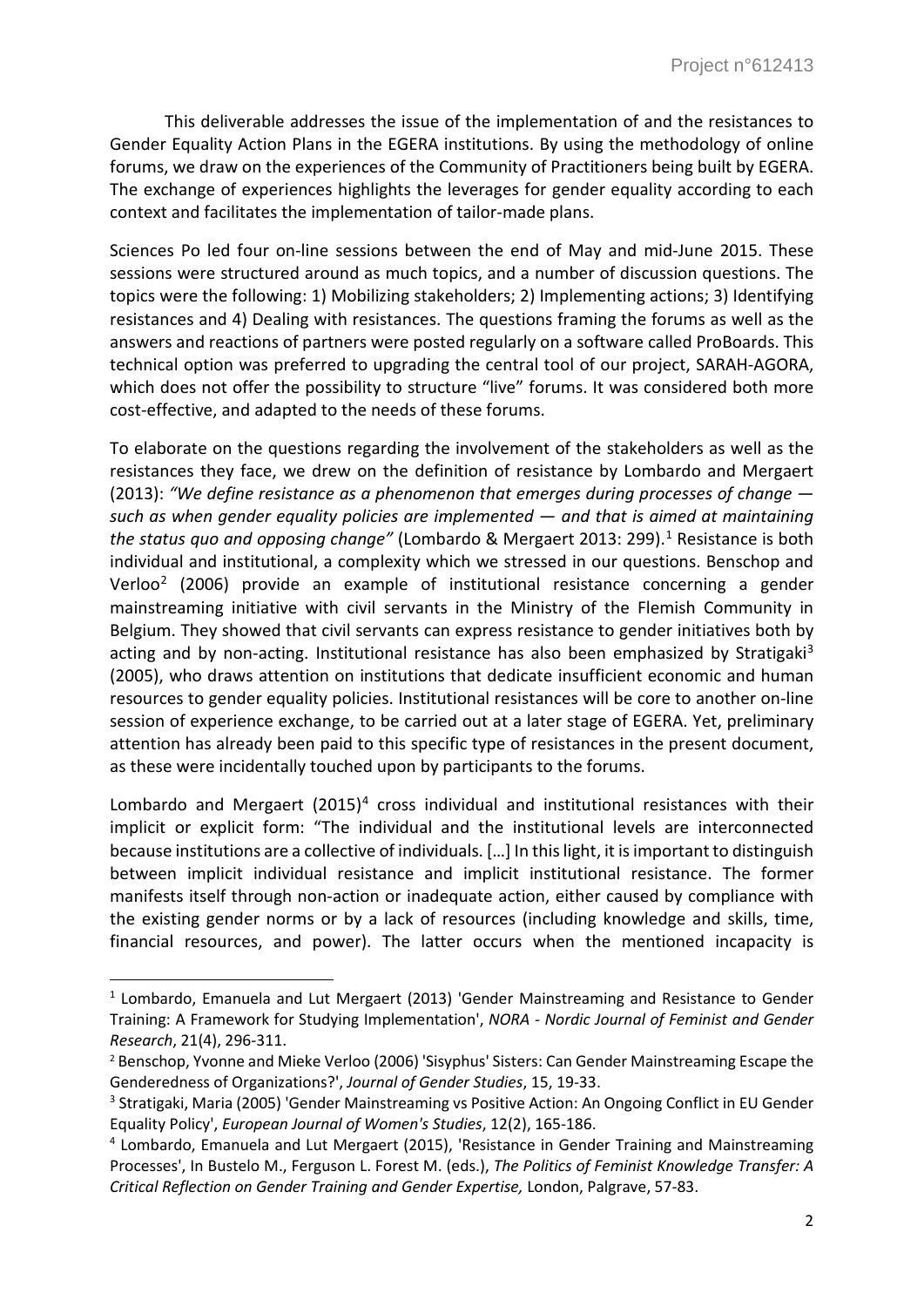detectable at a collective level, and is connected to policy decisions about resources that are taken in the higher ranks of an organization" (Lombardo & Mergaert 2015: 64).

We will show more specifically in topic 3 that these distinctions matter. Moreover, "resistance can also be expressed explicitly, such as when decisions are taken against the goal of promoting gender equality. This overt resistance can take the form of policy discourses that express ideas and aims which distance themselves from the goal of gender equality, or it can take the form of policy actions that go against that goal" *(ibid.).*

Finally, resistances can also be gender specific or not gender specific.

Each topic will be presented and summarized specifically. The two last topics will provide some conclusions for the implementation of the GEAPs.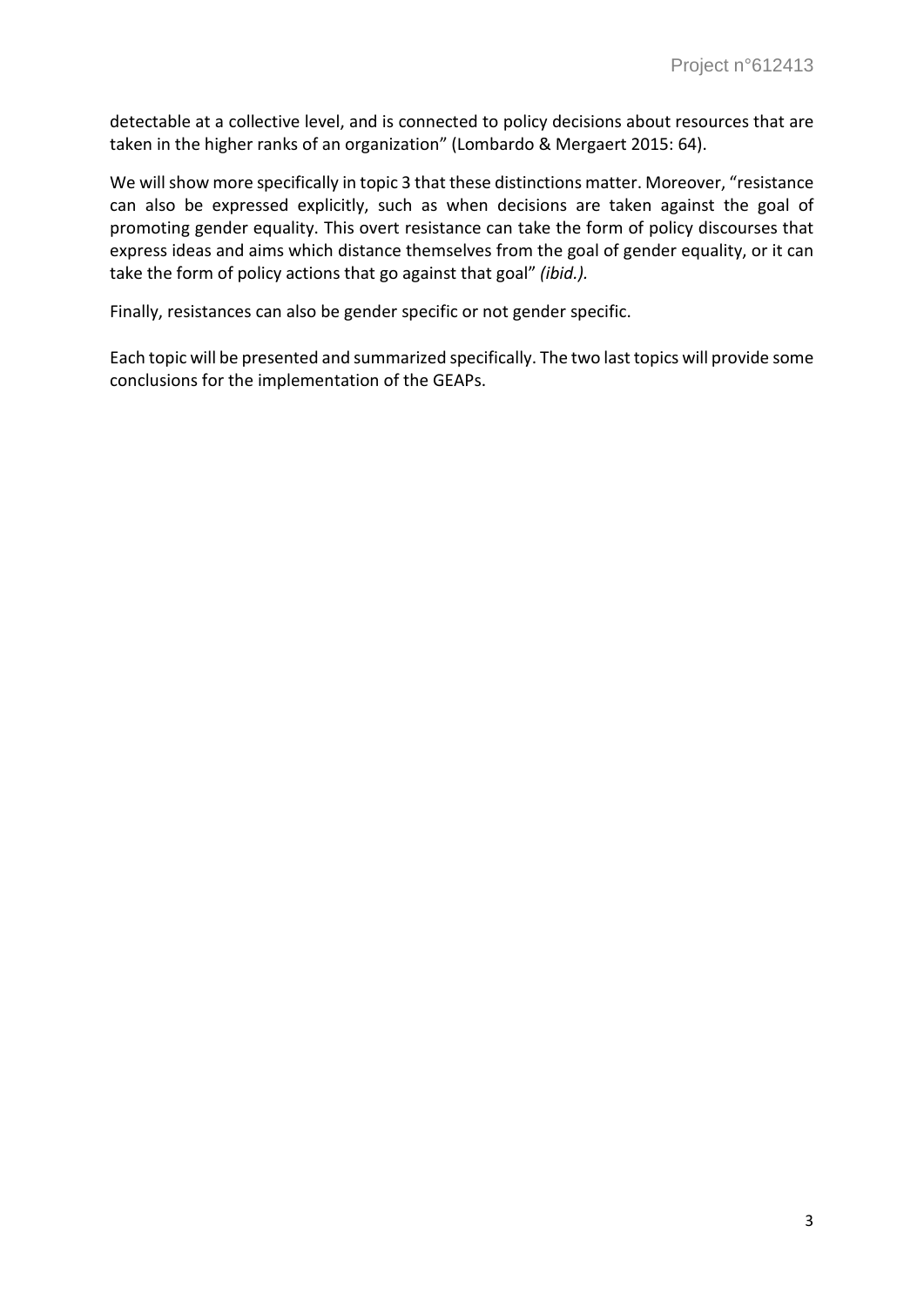# **Topic 1: Mobilizing Stakeholders**

#### Discussion questions:

- 1. Which categories of stakeholders (in which positions, faculties, research components or other departments) did you identify as crucial for the successful implementation of the GEAP?
- 2. Which channels, incentives, fora and methodologies do you use for encouraging and securing their active participation in the implementation of GEAPs?
- 3. How did you proceed for GEAP's validation: which bodies/stakeholders were involved in this process and do you think that the level of endorsement/validation of your GEAP is appropriate and sufficient?
- 4. To date, how would you describe the degree/extent of stakeholders' mobilization within your institution with regards to GEAP's implementation?

### The partners' answers to these questions highlight several trends:

Most partners highlight **the essential role that university leaders** play in helping implement gender equality action plans (GEAPs). For instance, at Sciences Po, support from the Director and Secretary General has been essential to validate and start implementing the GEAP. At University of Vechta, the involvement of the President, the Vice-President, the gender equality commissioner and the coordinator of work-study-life balance have been essential to implement measures of GEAP. At CzechGlobe, the following actors have been crucial for a successful implementation: directors, middle management (leaders of research teams) and members of the Scientific Advisory Board. However, CzechGlobe mentions that team leaders show most resistance to implementing gender equality policies, but notes that their attitude is slightly changing towards a more positive approach. At University of Antwerp, the GEAP was formally endorsed by the rector himself, but the day to day validation lies more with the central administrative departments of HR and Equal Opportunities and Diversity. At Antwerp, the vice rector is part of the Steering Committee Equal Opportunities and Diversity. At METU, the current top administration supports and attends the EGERA team's activities, which has a positive effect on gender equality culture of the institution, especially in the process of the institutionalization/implementation of a mechanism for gender-based discrimination, sexual harassment and gender-based mobbing. At the Radboud University, a very important stakeholder is the Dean of the science faculty. He is very supportive and strongly underlines the importance of EGERA within the faculty. It was him who basically told the management of the 5 science research institutes, that they will participate in the training sessions.

**Middle managers are also essential stakeholders**, as noted by Czech Globe. At METU, the main target group was the top academic and administrative managers including those in the President's Office and those from Engineering, Science and Literature, and Education Faculties. But the EGERA team at METU also finds that, although the top managers are crucial for implementation, involving middle-level managers from different departments is essential,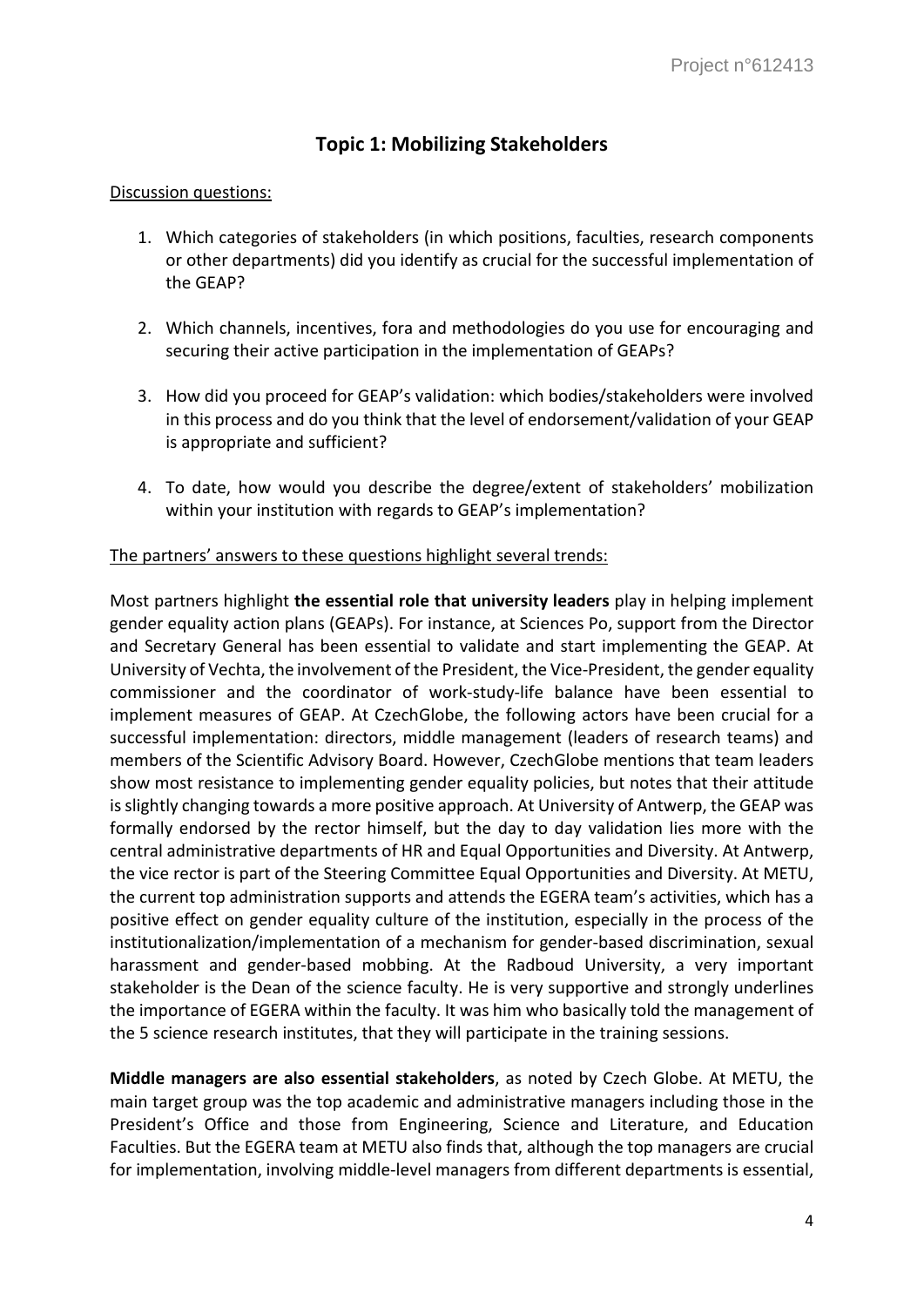i.e. where gender imbalance is present. METU stresses that improving their involvement could be realized with the help of the training which will be given by the Radboud team. Moreover, METU finds that it is important to include PhD students, research assistants and early career academics for a successful implementation of GEAP in terms of women in research, work-life balance and sexual harassment and sexist offences.

The **Human Resources (HR) department in particular has been essential** for several partners. For instance, Antwerp mentions that its "key stakeholders are part of the HR department and the Department for Equal Opportunities. Greet Dielis is head of department for HR regarding academic and scientific staff and is as well consortium board member. This helps very much because it is mostly the HR department that has to implement structural measures. Marjolijn from HR is also involved, especially for the organization of gender trainings. The responsible staff member of Equal Opportunities and Diversity department, Kristien, is another key stakeholder as she wrote the gender action plan in the context of the interuniversity council action plans. Her department can launch ideas and initiatives but they need other departments to structurally imbed these. Sometimes this leads to tensions but EGERA can act as a bridge in this" **(post by @jolien on May 22, 2015 at 11:10am).** Finally, the Radboud team highlights the fact that people from the HR department are important stakeholders. They organized a (formal) meeting to inform people from the HR department about EGERA and talked about how they can support each other. But more important are the informal meetings in which the EGERA team and members of the HR department inform each other about the latest news and developments. That is how the EGERA team also heard about a new diversity policy being developed at central level. The vice president of the board subsequently invited the EGERA team (together with the other structural change project STAGES) to inform her about EGERA results as input for further development of the diversity policy.

The **GEAP has generally been built in partnership with universities' different services**. For instance, at Sciences Po, the GEAP has been built with the collaboration of its main stakeholders. Each main board (Directors, Administrators, Student Life, etc.) has validated it. At University of Vechta, a coordinator for fellowship programs (at the PhD level) has been in charge of coordinating further education and trainings for PhD students and scientific junior researchers in recent months. The university is now discussing the "gendering" of the workshops that are offered to these young researchers. Also, University of Vechta mentions the fact that gathering statistical data relies on the gender equality commissioner; the last comprehensive gendered statistic is from 2012/2013 and will be updated in the near future. To strengthen gender in research and teaching, there are some very active members of the network gender studies in charge.

The implementation of the GEAP has sometimes been made possible thanks to the **hiring of specific employees working on gender equality**. This has been the case for instance at Sciences Po.

Some essential **university heads of departments are also involved in the steering committee or consortium board**. This mix of roles has been especially useful for the implementation of the GEAP. For instance, Antwerp mentions that the head of department for HR regarding academic and scientific staff is also a consortium board member. This is very helpful, because it is mostly the HR department that has to implement structural measures. Czech Globe also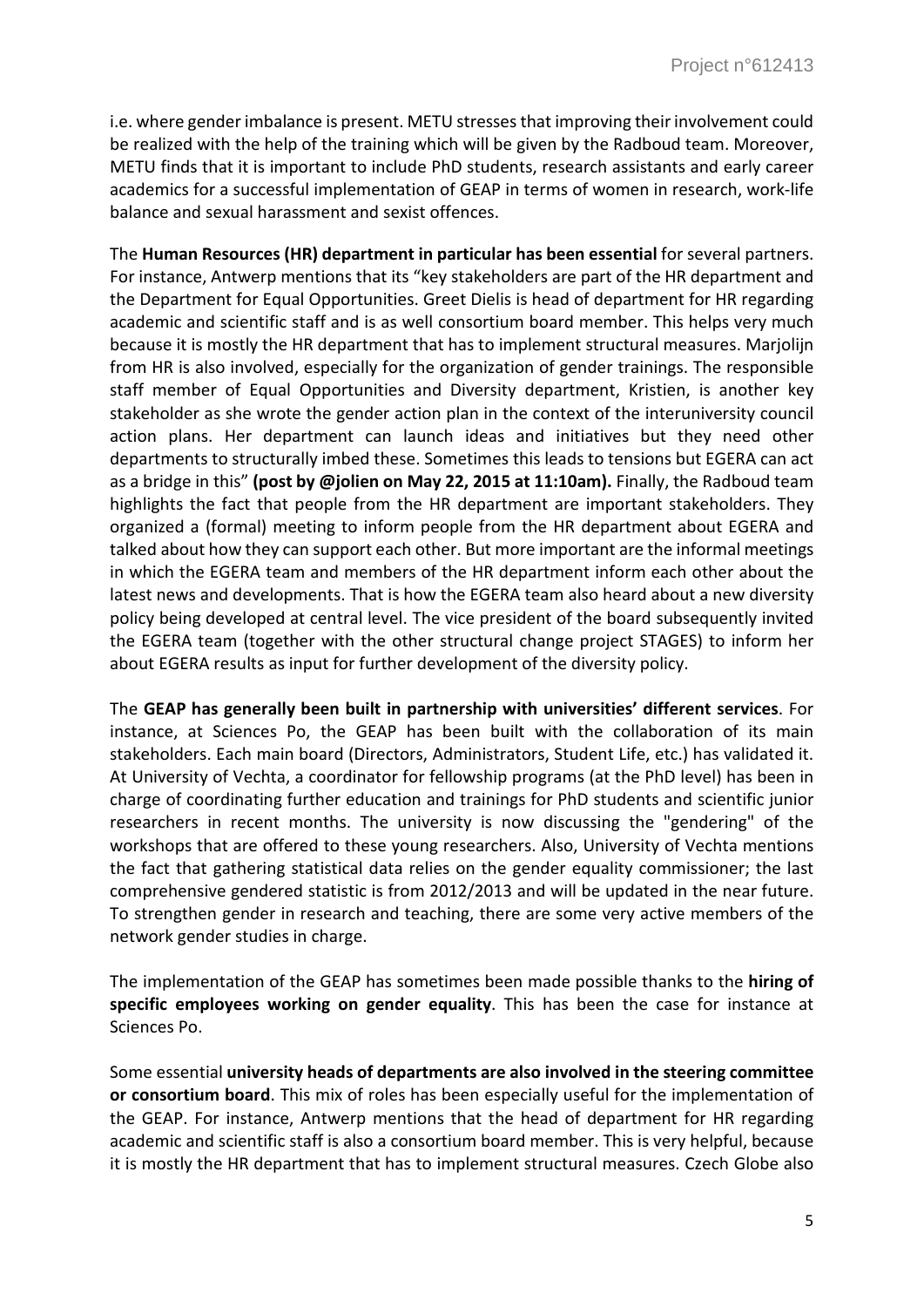mentions that three EGERA team members are currently active in GEAP's implementation. The Radboud University writes that: "At the Radboud University we have Erik Koelink involved in EGERA as consortium board member. He is the director of a research institute at the Science faculty. The science faculty is where our main EGERA focus is aimed at" **(post by @pleun on June 1, 2015 at 11:23am).**

**Communication between different stakeholders is essential**, and EGERA members can help facilitate this communication. For instance, the team at Antwerp mentions that most of the times they have meetings and communicate by email and phone calls to discuss (departments and services of the university are located in different campuses). The EGERA team has frequent discussions with members of the administration. They share for instance interesting docs or news, and the administration sometimes asks the EGERA team for advice and help. For instance, it asked EGERA members to give feedback on a note written by Leuven University on part-time work in academia. The team keeps the administration up-to-date on EGERA deliverables and workshops, such as the "train the trainer" workshop.

**Creating incentives for participation can be useful**, but it is hard to assess the precise impact and effectiveness of these incentives. For instance, Antwerp mentions that it gave away five dinners as an incentive for university members to participate in the Gender Equality Culture Survey, but there was no way to know if this incentive contributed to a higher participation rate.

**Active participation can be created by involving different stakeholders**. For instance, METU describes how the team "used various channels to encourage and secure the active participation. First of all, through special presentations made for high-level managers, we introduced EGERA project and our action plan. We also organized a public meeting during the Ankara workshop by inviting high-level academic managers mainly to convey the aim of the project and persuade them about their significant roles in the implementation. We also profited from report writing process (conducting interviews) as a part of the GEAP implementation process. Moreover, Gender Equality Training has been taking place in METU for the academic, non-academic personnel in the last several months mainly as an output of the EGERA project. In this respect, Gender Equality Module –based on the participatory team learning after the introduction of key concepts and current situation at METU- was included and implemented in the Academic Development Programme (AGEP) which is for orientation of new faculty members and increase of effective research and education. Similarly, it was incorporated also i nto the Administrative Personnel Development Programme (IGEP) for all levels of the administrative personnel. We can say that we are on our way to meet our main aims which are awareness raising on existing gender inequalities in academia and the benefits of gender equality and gender approach. We must add that the responsiveness of the participants were high" **(post by @basak on May 28, 2015 at 9:57am).** Finally, in another example, the Radboud team presented the EGERA project and its training plans at a faculty board meeting to increase visibility and willingness to participate, which has been very useful.

Another efficient way of involving stakeholders is through **training sessions**. Radboud mentions that after the first training sessions at the science faculty, participants informed others about the training and EGERA information was spread. Having people being involved in the project really creates commitment. And it resulted in people now knowing how to find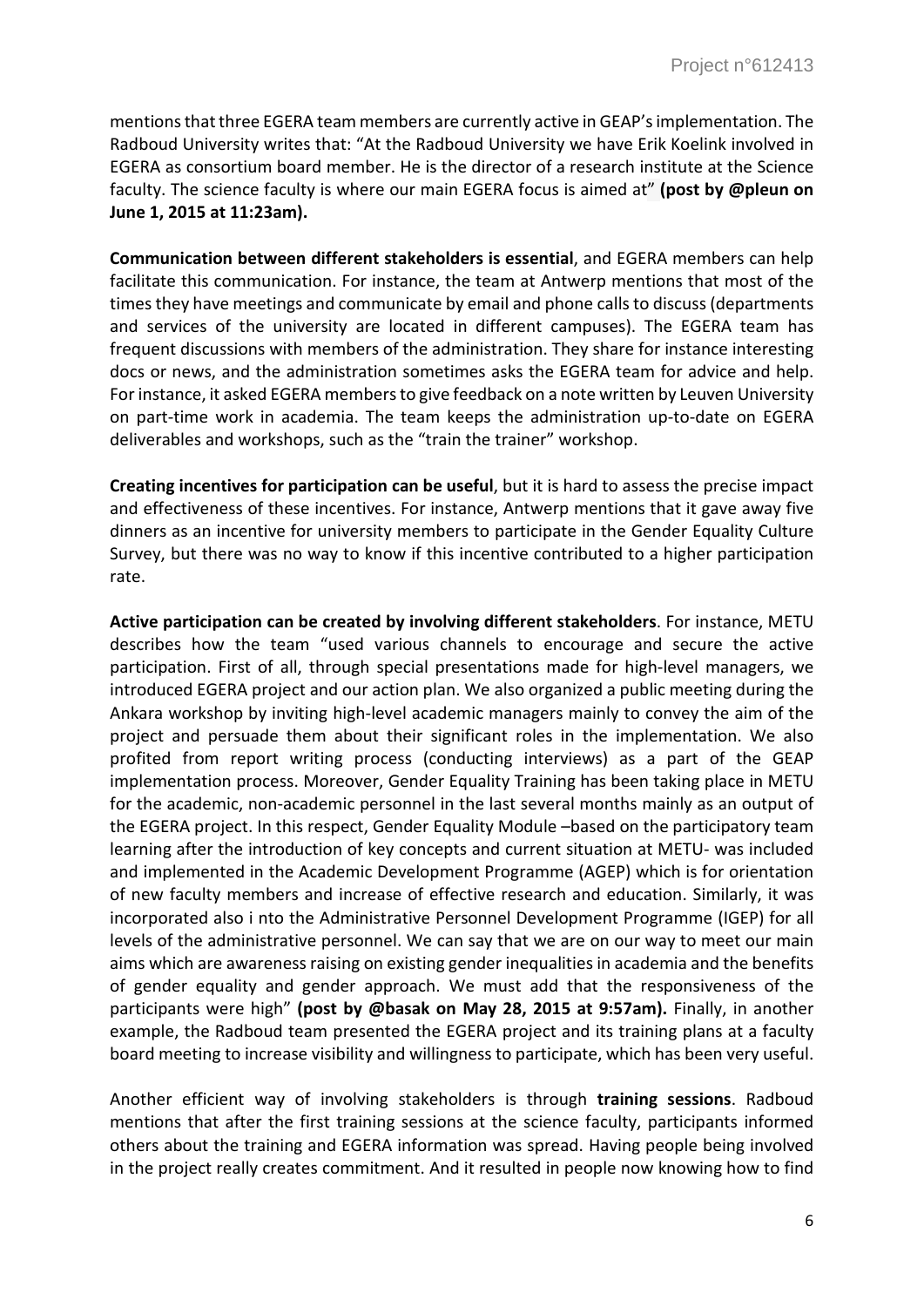an EGERA team member for specific questions. The team now receives questions from future participants (not trained yet) on how to tackle gender issues in European projects for example. EGERA has become more visible and it becomes easier to mobilize stakeholders.

Some universities are helped by the fact that **other universities also have to implement gender equality action plans**. For instance, University of Antwerp launched the gender action plan with the other Flemish universities at the start of 2014, which overlaps perfectly with EGERA. The university can therefore use the work provided by EGERA as leverage and as a reference for the GEAP which has been drafted.

#### Several obstacles have been highlighted by EGERA partners:

Implementing **GEAP requires the goodwill of different stakeholders across services** within each university. For instance, University of Vechta mentions that there is still some improvement to be made on communication between different stakeholders regarding common goals. A common "vision" of EGERA still needs to be communicated. Different stakeholders sometimes adopt the attitude of being responsible for their "own" area. The team at University of Vechta finds that much effort is still needed within the institution to overcome separation and resistance.

Furthermore, **the GEAP does not benefit from the support of all members of academic communities across EGERA partners**. Not every stakeholder at University of Vechta, for example, finds the discussion of gender issues to be attractive. While the GEAP has been endorsed formally by CzechGlobe directors, the level of endorsement within the institution has not been sufficient until now. University of Antwerp also mentions that the degree of mobilization is still rather limited, with the EGERA team's main contacts being with the key stakeholders. For specific activities such as the fora, training Antwerp has reached-out to more members of the university, who could get involved on a voluntary basis. The EGERA team at Antwerp mentions that it needs to invest more in a direct communication to members of the community, who ask about policies to be implemented and their results.

To solve this problem, UAB suggests that it might be important to clearly identify who is responsible for what. Its GEAP (2013-2017) establishes in each measure (there are 48 measures), who is responsible for the implementation as well who is the direct executor of the measure, the instrument and the calendar. For example:

*"Measure 2.4. Promote measures to encourage women to apply for research merit and stimulate a growing present of women experts in the management of research groups and projects until a balance is reached Body responsible: Office of Vice-rector for Research (Research Committee), management of departments, institutes and research centres. Execution: Area of Research Management and Office for International Research Projects Instrument: Agreements*

# *Calendar: Permanent"*

UAB benefits from the information it has collected through the evaluation of a previous GEAP (2008-2013). This evaluation revealed who had actually implemented the measures and who had not, as well as the resistances that had emerged. In the current plan, in addition to the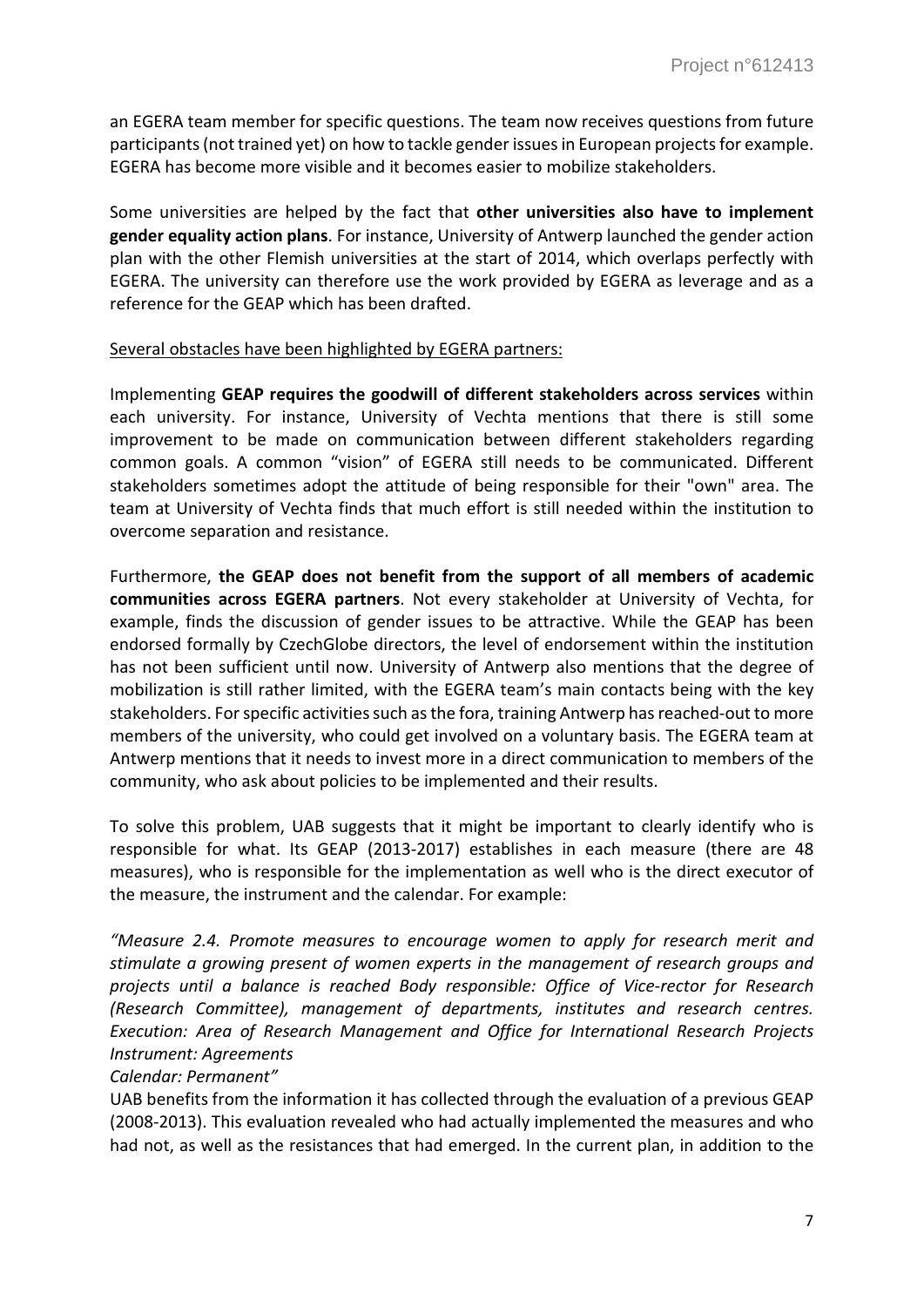responsibility of the governing body, the majority of committees, offices, departments, faculties, areas, etc. are involved in the implementation of one or more measures.

Sometimes, **there is some confusion between the GEAP policies and EGERA**, which may be linked to broader policies. University of Vechta for instance mentions that "EGERA (and/or GEAP) is linked with policies in a broader sense and is somehow more comprehensive and complex as it has different components under "one umbrella". We tried to introduce EGERA goals from the beginning in the since 2014 adopted Gender Equality Plan of UoV. Difficulties arises in identifying "who is responsible for what in implementation"" **(post by @sabine on May 27, 2015 at 6:13pm)**.

At Antwerp, the GEAP overlaps with the Flemish Interuniversity plans, a confusion which sometimes obscures individual responsibilities. For example, the EGERA team at Antwerp organized the GECS and ran a survey that was also part of the GEAP plan. Only one survey was eventually used, which is a good thing, but some useful questions could not be included in this one survey which was given-out (a lot of comments covered other inequality issues). The Antwerp team mentions that the GEAP is now leaving it in the hands of the EGERA team to run the survey. The team highlights the fact that it will be important that the follow up is not only up to EGERA researchers but also to the management themselves to engage with the results. It argues that this increased involvement and shared responsibilities needs to be discussed more clearly.

**Some EGERA partners find themselves to be isolated** in countries in which there is no other similar ongoing initiative. For instance, Czech Globe mentions that EGERA actions are quite unique in the Czech academic environment. In the Czech Republic, no other regional or national policies have been implemented yet. At Czech Globe, EGERA is the first direct experience with gender equality policies. EGERA therefore does not overlap with other initiatives.

Some **EGERA partners find that it would be necessary to benefit from more instruments to promote participation**. For instance, UAB has decided to support all the community in the process of implementation, and they are also trying to publish the results of the evaluation in the new UAB website, with the aim of monitoring the implementation of the plan (not only at the end of the plan).

Finally, **the UAB team is benefitting strongly from the experience acquired in the implementation of previous GEAP plans**. The participative process they carried out during the elaboration of the III GEAP endorsed the measures, that emerged both from the result of the previous evaluation and the participation (questionnaire, focus groups, meetings...). The governing council of the UAB is the final responsible for the approval. The EGERA team at UAB highlights the fact that the degree of gender equality awareness is higher than two years ago, when the community knew about the Observatory but not about the GEAP. Nonetheless, in a UAB team member's point of view, UAB is highly sensitive in gender equality, even the budget for implementing the plan is low, and the coordination of all the agents could help to achieve the objectives. She finds that not every stakeholder feels concerned by gender issues, and stresses the fact that it is necessary to start changing the organizational culture and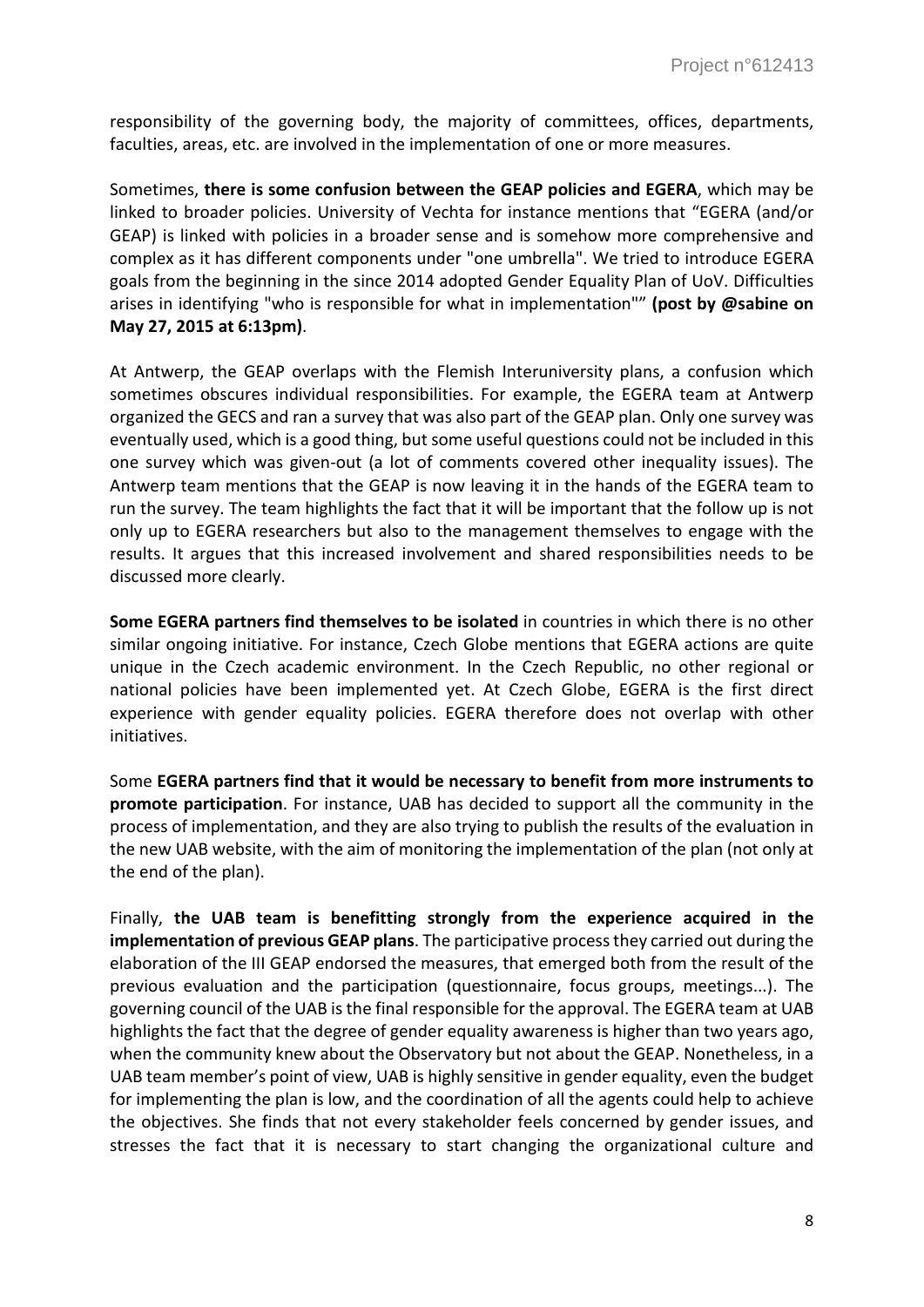incorporate the discussion about gender equality in the institutional agenda (HR, teaching, research, discrimination, etc.).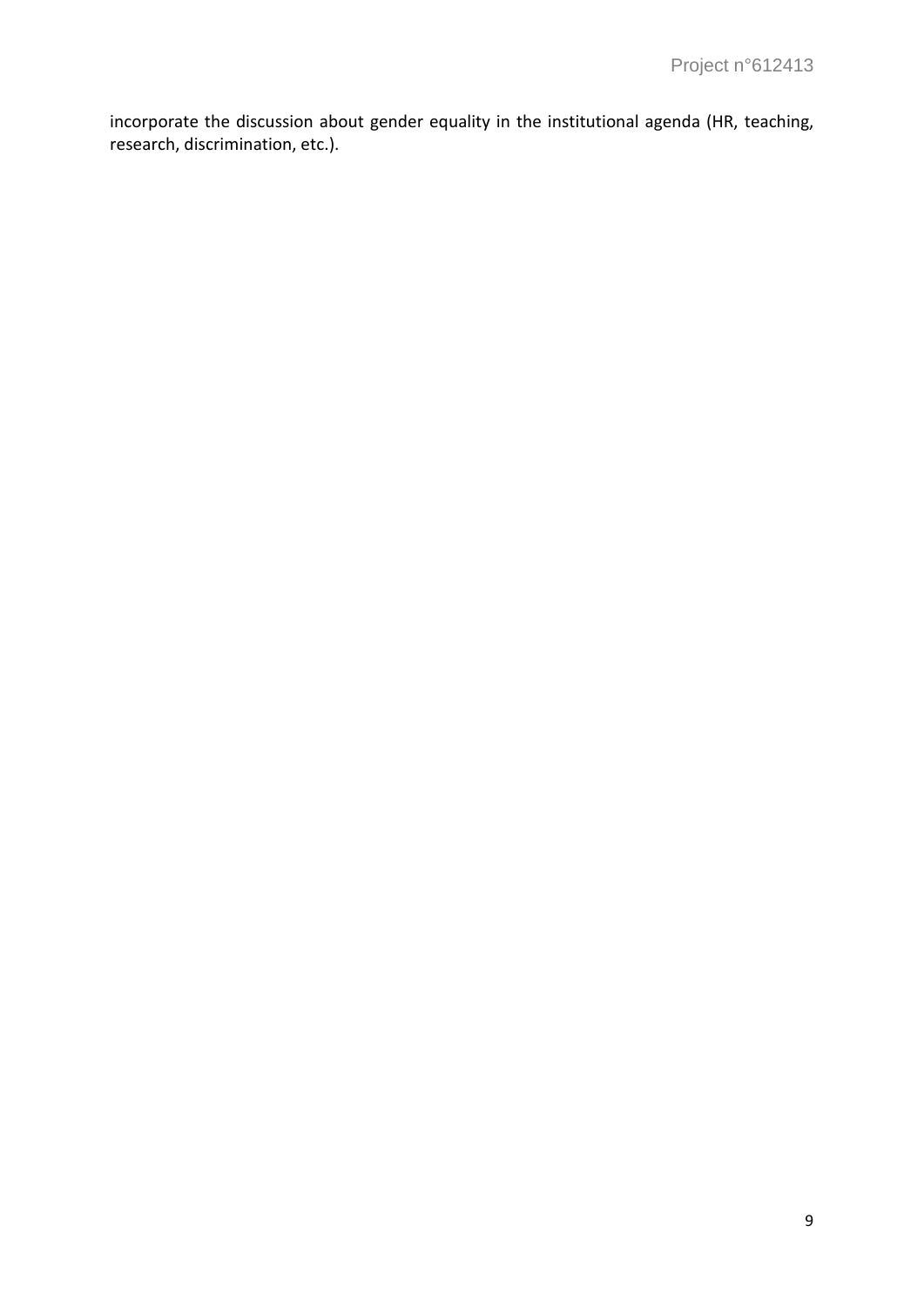# **Topic 2: Implementing actions**

#### Discussion questions:

- 1. Within the scope of the 4 main axes of your GEAP, which are the key action you did already implement so far?
- 2. Did you identify new priorities that were not (sufficiently) contemplated in the genuine GEAP?
- 3. Can you provide inputs on how foreseen actions are being further detailed in your updated GEAP?
- 4. How do you communicate (beyond formal consultations aimed at stakeholders' involvement) about your GEAP, both within and outside the organization?
- 5. Did stakeholders provide inputs to fine-tune the GEAP or further expand it? How these inputs were taken on board at this stage?

### **1. The key actions that have been implemented so far**

The Gender Equality Culture Survey is one action that has been implemented by all EGERA partners. However, each institution has started tackling the issue of gender equality by prioritizing and implementing different actions.

For instance, Sciences Po's first main key action has been the **implementation of the action plan against sexual harassment**. University of Vechta has also started to work on sexual harassment and discrimination. It has organized a multi-professional workshop on this topic with invited experts that took place in January 2015. The METU team further stresses the fact that there have been on-going efforts to institutionalize a mechanism for 'gender-based discrimination, sexual harassment and gender-based mobbing' at METU.

The EGERA team at Sciences Po has also started working with the HR department to include **new measures of gender equality** in its annual gender equality survey. Antwerp has mainly focused on HR related measures (WP3): implementation of the survey, some reconciliation measures (more family friendly meeting hours, replacement fund/arrangement for staff on maternity leave). Antwerp has also changed the business intelligence monitoring tool which will give the EGERA team accessible quantitative data.

**Collecting data** has also been a priority of the Sciences Po team. Thanks to two different databases, the Sciences Po team has been able to conduct an analysis of gender biases in student evaluations of teachers. It is also studying male and female students' trajectories at the university. The Sciences Po team is further collaborating with different departments to study data from students' admissions process to graduation and first employment, from a gender perspective. The Sciences Po team is analyzing data from HR from a gender perspective. Sciences Po has also started conducted interviews on work-life balance.

In terms of **training academic and administrative communities**, METU succeeded to have a systematic training in Gender Equality by including a Gender Equality module in academic and administrative personnel trainings which have been taking place since October 2014. Czech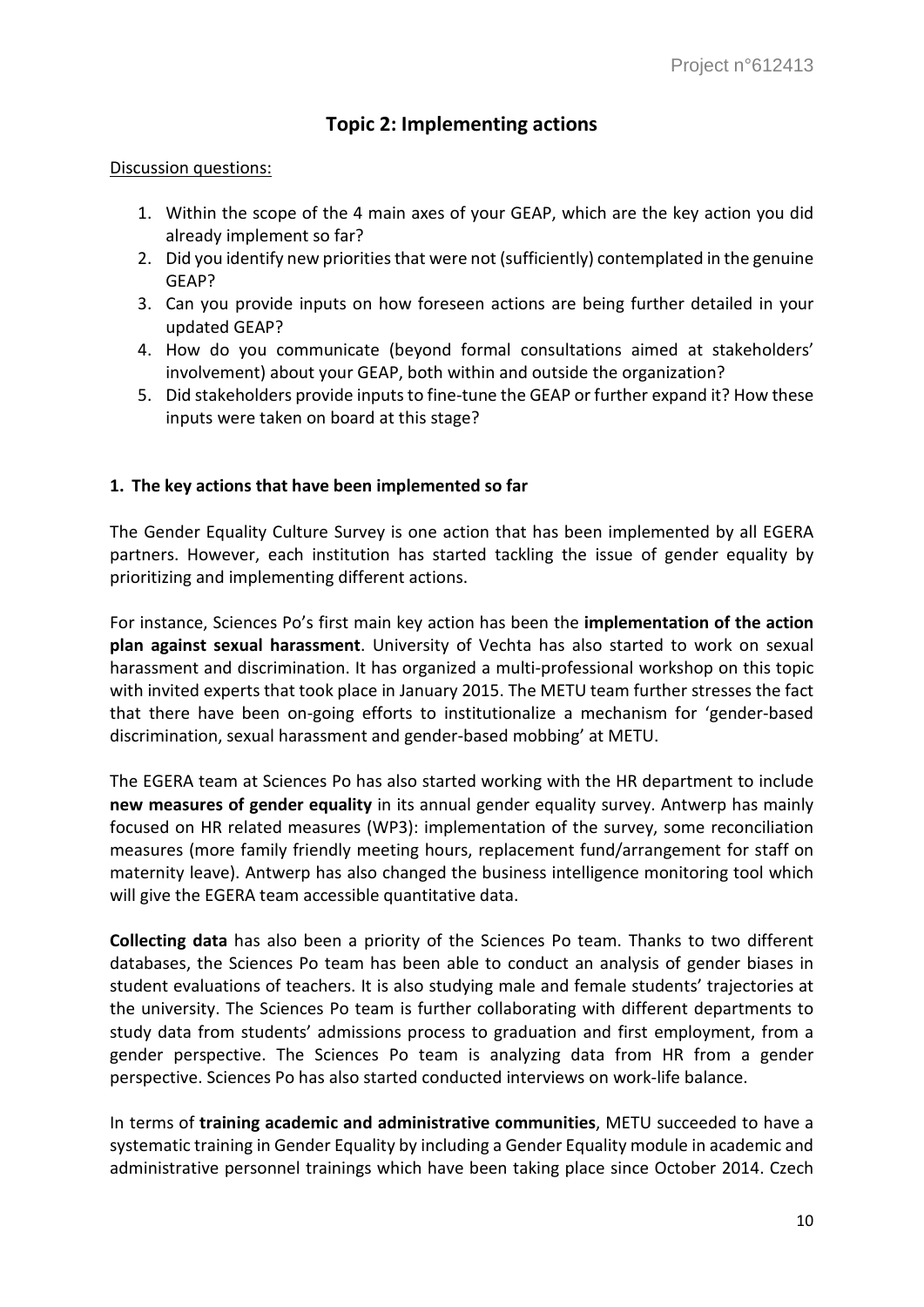Globe writes that "[s]o far in CzechGlobe we have conducted surveys among scientific workers and administrative employees, collected gender disaggregated data. We have carried interviews on gender bias in recruitment and have evaluated the information in the form of a WP5 report.

We have organised four trainings (see below):

- Time management IV generation, 30.4.2015, for all target groups
- Key competences for career development, 28.4.2015, young employees
- Scientific career and family, 19.3.2015, young employees
- Gender dimension in Horizon 2020, 7.11.2014, team leaders

We have also analysed internal documents and directives" **(post by @katerina on May 26,**  2015 at 1:08pm). Czech Globe, however, regrets that not many people provide inputs to EGERA and its activities in Czech Globe/CVGZ. Nonetheless, there were spontaneous proposals from two colleagues (one Ph.D. student and one post-doc) regarding topics for trainings and continuous involvement of young female researchers into managerial activities.

The Radboud University implemented 2 of the 5 gender equality trainings according to plan. Organizing these training sessions also involves one of the other GEAP priorities: enhancing gender equality monitoring instruments. They collected sex segregated data concerning the participating institute. Showing this data in graphs over time, always raises a lot of discussion and clearly contributes to more awareness of the existence of gender inequality at the particular institute. It is a valuable starting point for the training. The Radboud University also worked on mainstreaming gender in curricula, by integrating a lecture on gender in methodology courses for master students and PhD students.

Other measures include **student life**. For instance, at Sciences Po, the main parts of the GEAP that have already been implemented involve student life. Sciences Po has created workshops to help female students entering the professional world. It has also participated in studentled meetings on gender equality issues.

Some measures involve **the development of pre-existing measures**. For instance, at Vechta, measures for work-study-life-balance were in place before EGERA started and continue due to the auditing process "family-friendly university". According to Germany law, the university must have a gender equality commissioner. There is a long tradition in monitoring gender (in)equalities and taking action against inequalities in every German university. However, at University of Vechta, there has been no continuous work by this office in the past three years due to changes of staff members. This lack of staff at the university level does not prevent, however, the implementation of GEAP actions in general. Further measures to strengthen gender in research and curricular are under consideration, although the planned onlinemodule on gender and diversity competence has not been further discussed until now.

Finally, UAB has capitalized on actions implemented in previous GEAP. The EGERA team first evaluated the degree to which the measures of the Second Action Plan were applied. The result of this evaluating indicates that: a) 17.5 per cent of measures (less than a quarter) have been fully implemented; b) most of the actions have been partially carried out (45 per cent); c) 10 per cent have not been implemented, and d) in terms of the rest, in 27.5 per cent of cases the degree of application could not be evaluated because of a lack of information (the bodies/stakeholders involved in the execution of some of the measures of GEAP did not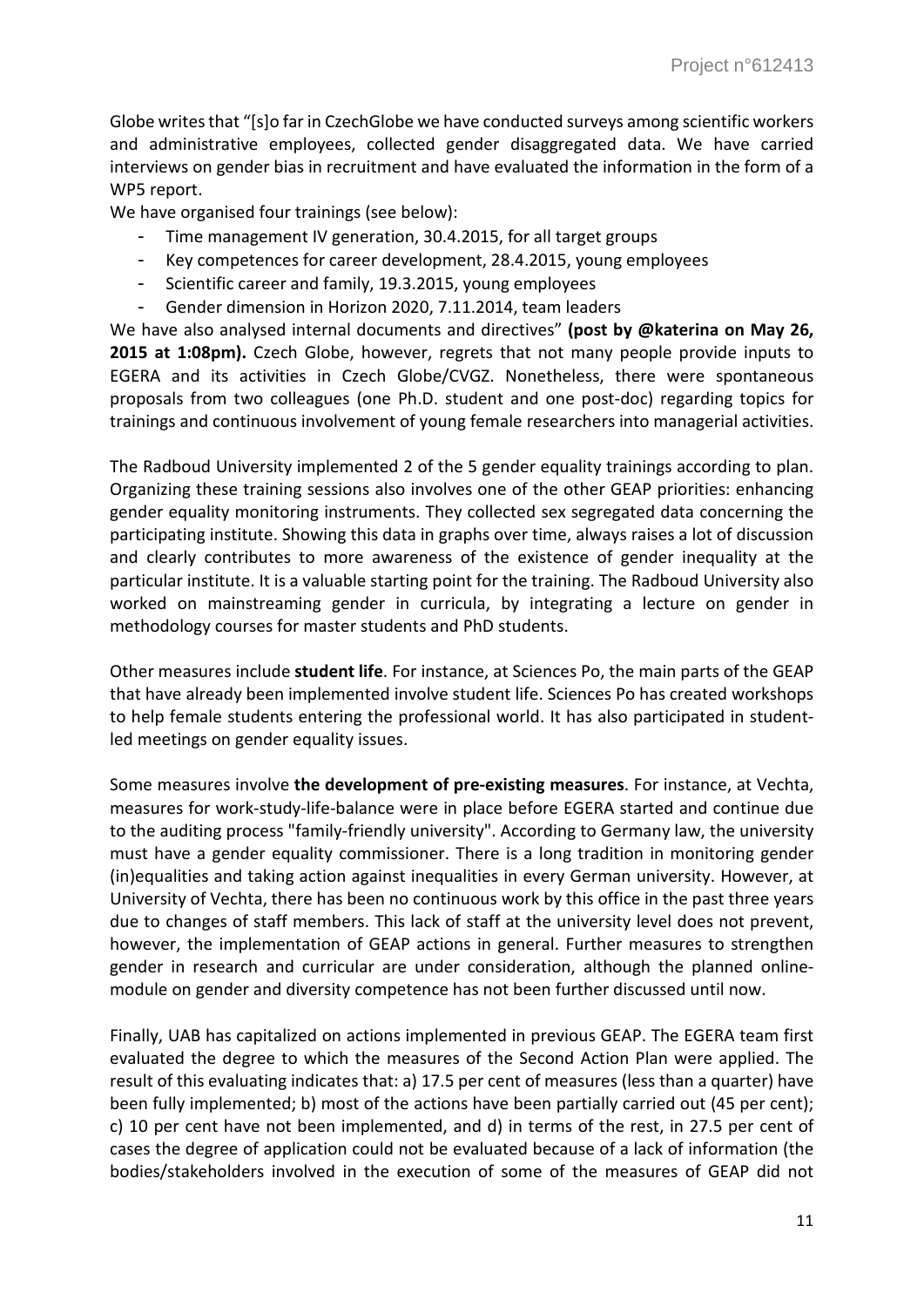provide the data which were solicited by Observatory.) In terms of the types of the actions that have been applied, most (42.9 per cent) belong to the first line, visibilisation and creation of an opinion. The actions that have not been applied belong especially to line 4. In line 5, balanced representation in the different bodies and levels of decision-making all measures have been applied but partially (*Third Action Plan for Equality Between Women and Men at the Universitat Autònoma de Barcelona*). The UAB team further mentions that: "In relation to new priorities, at the UAB, in order to draw up the Third Action Plan for Equality between Women and Men, the Observatory for Equality designed two instruments to enable the university community to participate in this process: a) survey evaluating the equality policies at the UAB which was sent to teaching staff, administration and services staff and students; b) focus groups and working sessions with staff and students.

In the discussion groups and working sessions, the gender violence, the guarantee of equal opportunities at the promotion and the conciliation were considered the most important topics. For this reason and the first time, the third GEAP adds measures in regards to the violence against women; the incorporation of measures on the participate in the university life and the introduction of focus intersectional are others of the novelties of the current GEAP" **(post by @laura on May 30, 2015 at 4:12pm).**

# **2. New priorities or issues that need to have more effort invested in**

While some partners, such as Antwerp, mention that they have not identified new priorities that were not (sufficiently) contemplated in the genuine GEAP, others do identify some. For instance, as far as University of Vechta is concerned, there are students who are really interested in these topics and are engaged in specific commissions, but most of students have the opinion (there exists some studies on it in Germany), that Gender Equality is not a "hot" topic anymore because everyone has equal chances. Due to the age of most students they might not have experienced inequalities yet and are not aware what could happen in their future or, they do not talk about it. A master study i.e. shows that a lot of female students do not expect any barriers in their future career regarding gender equality or equal opportunity unless they are getting a child and face other circumstances, which really makes a difference in reflection. This study did not focus on other inequalities like i.e. ethnicity, class etc. However, the glass ceiling in the Academia is not in the mind of most of the female students until they are confronted with it. Raising awareness is needed through the offering of specific courses integrated in the regular modules on such topics and of gender & diversity competence seminars which spark student self-reflection. In Germany there is a stronger getting movement on fighting against gender researchers. Also in the media there are some really serious attacks against it like so called "End of the Gender madness" in a high ranking talk-show. High quality and sensitive awareness-raising measures might be helpful to get younger people "on board". Radboud University concurs regarding lack of awareness among the student population: in general the students do not think gender inequality still exists. They are a difficult audience to get really involved when they are not convinced of (or open to) gender inequality.

METU stresses the fact that it has to focus on the implementation of a formal Gender Equality Scheme, concerning especially the promotion of equality between sexes in METU. This issue is not considered as a pressing need even by women academic managers. METU has a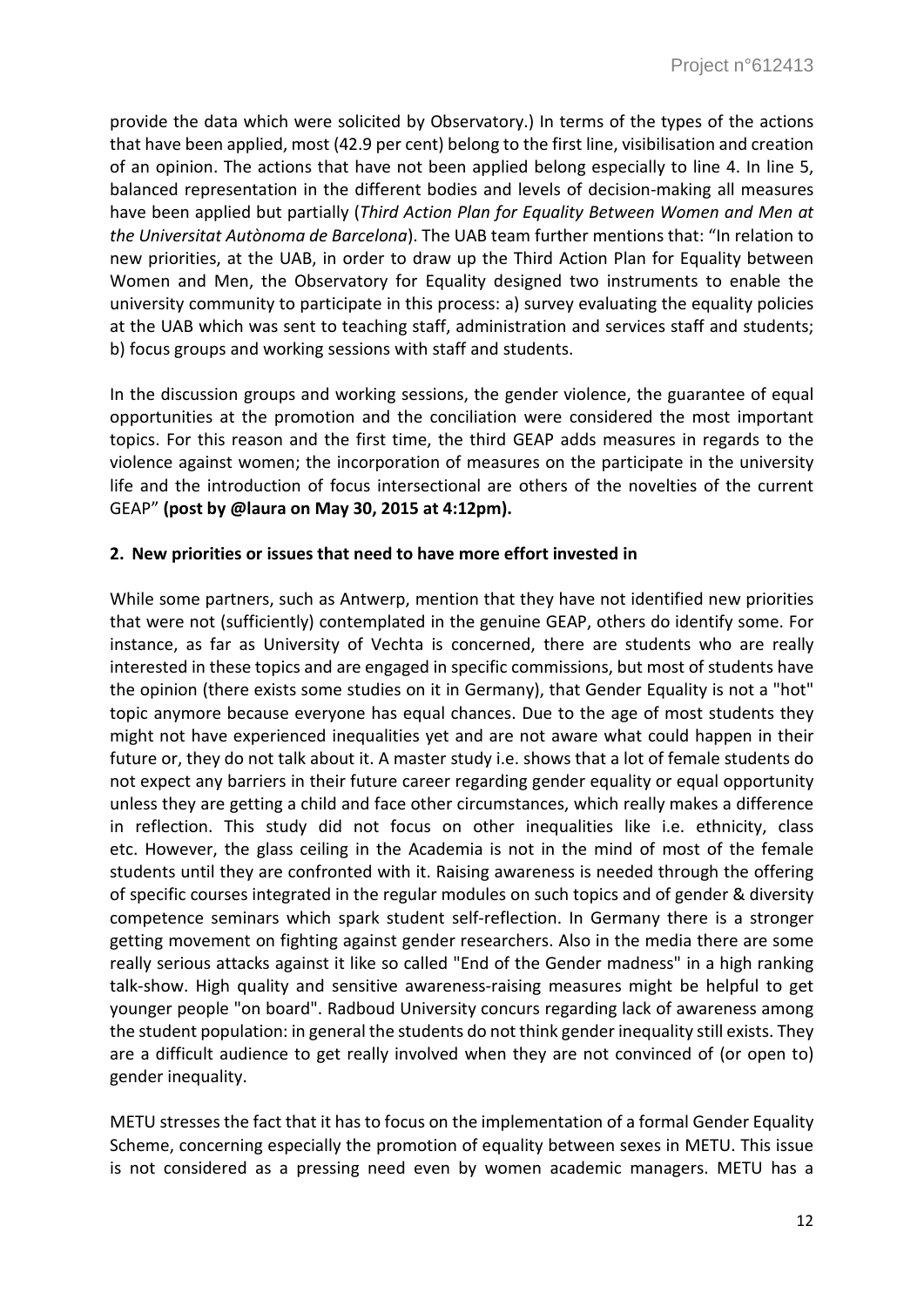meritocratic system which is believed to offer equal opportunities for women and men by many. Even though the proportion of women top-level managers is satisfactory, the METU team still has to persuade stakeholders about the necessity of women in middle-level management positions too. The team has diagnosed that while top-level managers are appointed by the President of the university, middle-levels are subject to department and other faculty elections. The METU team also plans to focus more on the work/private life conciliation such as the necessity of care services mainly for children under 3 for early career academics. Even though they have to address the education system going back to secondary education, one of METU's main priorities is the dominant male culture mainly valid for STEM. The team addresses this issue during public events, presentations and training for novice academic staff.

### **3. Communication on GEAP**

Sciences Po believes it is **important to build a communication strategy** to make EGERA-driven actions visible to the whole academic community. This task has been quite easy to accomplish when organizing the launching conference, which has drawn a lot of attention. Sciences Po has taken any opportunity it can (for instance with the workshop on gender bias in governance and evaluation) to communicate about EGERA internally and externally. The EGERA team is helped in this task by the fact that Sciences Po's GE officer is now also responsible for internal communication, which provides opportunities to communicate on a more day-to-day basis. And yet, Sciences Po still faces situations or audiences (as among students) in which/for whom EGERA and Sciences Po's commitments to gender equality are insufficiently known or acknowledged.

**Workshops and conferences** help increase visibility regarding EGERA initiatives. For instance, the Radboud University highlights the fact that the EGERA-STAGES co event held in Nijmegen in March 2015 was a good dissemination opportunity, internally for students and staff, but also externally for gender equality officers and HR of other universities in the Netherlands. After the event, the EGERA team at Radboud received several requests for gender equality training at other universities. Furthermore, they presented EGERA at the science faculty board meeting, the HR department and at other events like the university's research day. The Sciences Po team has also presented some of its research at different conferences and seminars throughout Europe, thus generating visibility for the work conducted as part of the EGERA project. University of Vechta also held a big conference on Gender Competence in the Academia, which was organized by their Gender Equality Commissioner in cooperation with the Association of Gender Equality Commissioners at Universities in Lower Saxony. In the frame of this conference that took place in March at University of Vechta, a workshop on standards of gender equality trainings was carried out by two members of the EGERA team at Radboud University (Pleun and Inge).

Antwerp mentions that it does not have a communication strategy for the GEAP/EGERA yet. They work rather ad hoc with consultations etc. They presented at a Steering Committee for Equal Opportunities and Diversity meeting. When attending events, seminars, etc. they introduce their work. Their main means of communication is then networking. Furthermore, Antwerp stresses the fact that the department of equal opportunities and diversity operates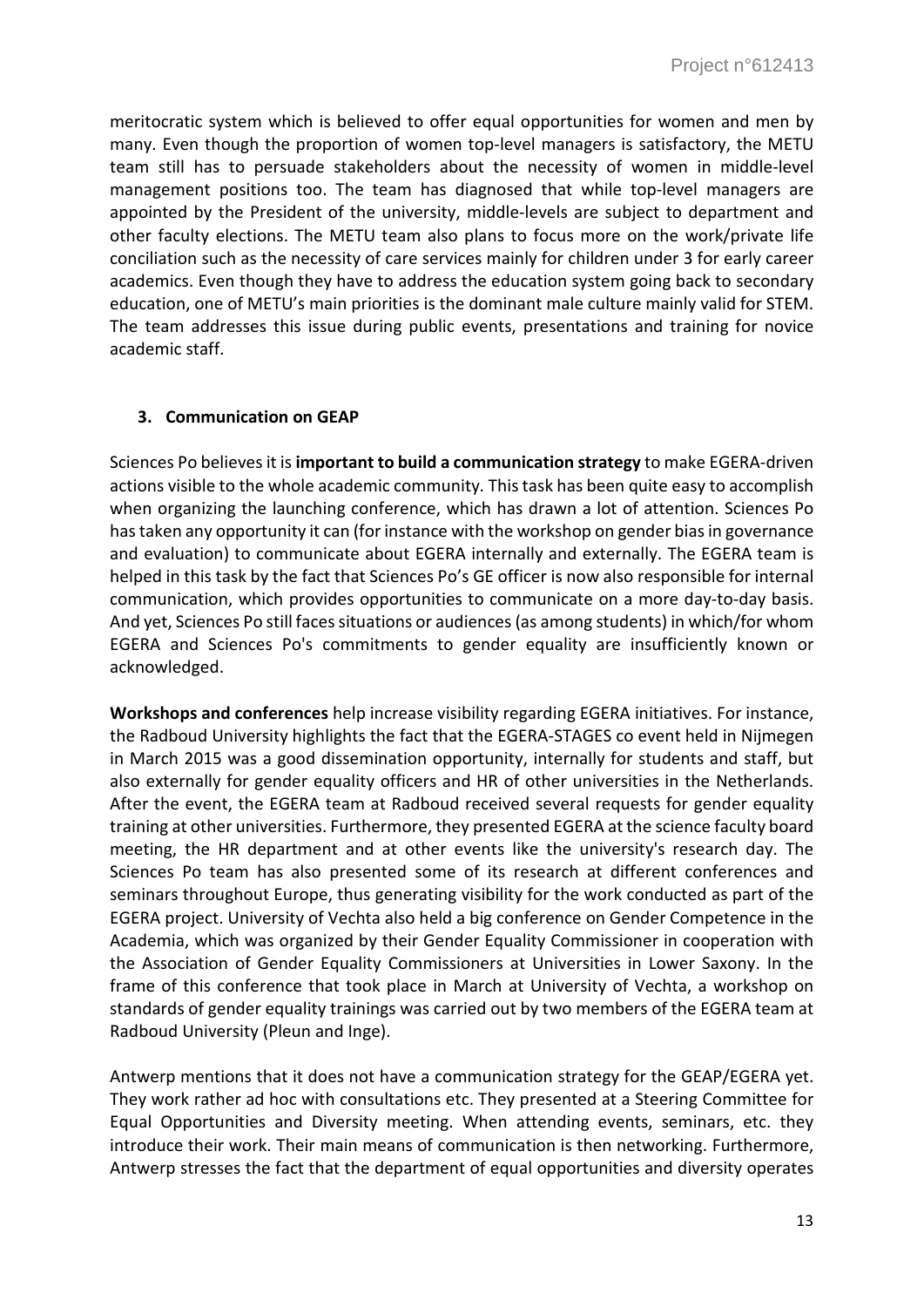on its own, and they have communicated in the past on the situation of gender equality (although not in relation to EGERA). This is an option that the EGERA team at Antwerp wants to explore.

METU has been spending time to diagnose inequalities at METU and form new connections to enhance GE (in)equality monitoring and implementing instruments in their GEAP. Thanks to the interviews made for the deliverables and other contacts and talks, they argue that they have been quite successful in getting people to think about the importance of women in academia, STEM, academic management and research.

At Czech Globe there is no regular communication of the GEAP. Instead, communication on the GEAP is done more or less on a random basis. They have not designed any communication plan so far. Results of the survey conducted in Czech Globe on working conditions and WLB were presented in the form of a poster at an annual international institutional conference held in March 2015. However, Czech Globe communicates about the project outside the organization. One member (Jiri) has already presented the GEAP at several events, e.g. at the first workshop of the Working Group for Change of the NKC Club (national network).

The two two topics regarding resistances to the implementation of the GEAPs can be analyzed through two main perspectives. Firstly, Lombardo and Mergaert provide a useful typology to describe the kinds of resistances: individual and institutional; implicit and explicit; gender specific or not gender specific (e.g. the ideal of flexibility at work do not favor women). Secondly, in the deliverable D.5.2., we analyzed the frames expressed by stakeholders regarding gender biases in evaluation and governance.

# Five main frames have been defined:

- 1. Equality in difference
- 2. Projecting equality in the future
- 3. Equality as gender balance or parity
- 4. Equality as a women's issue and choice
- 5. Equality through inclusive policies regarding academic work and career paths

We will see that these frames explain some resistances because they represent a narrow definition of gender equality and prevent the implementation of structural change. Frames 1 (Equality in difference), 2 (projecting equality in the future) and 4 (equality as a women's issue and choice) appear to justify some resistances. Another frame supporting resistances, "equality as already done", arose clearly in the forums, which shows that all resistances were not expressed when investigating for the diagnosis of gender inequality among the consortium institutions.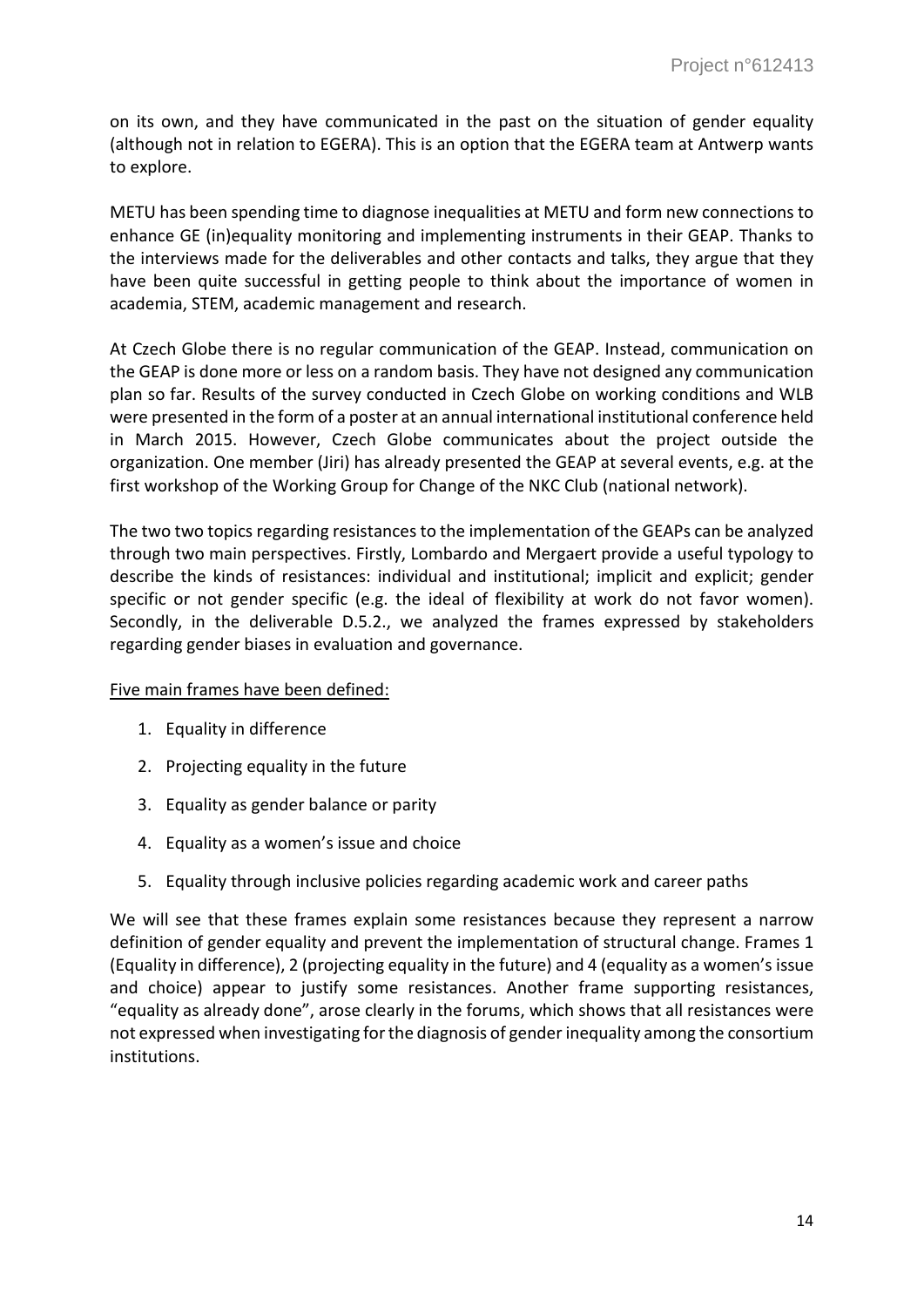# **Topic 3: Identifying Resistances**

- 1. Can you account of the main individual resistances or obstacles encountered for GEAP's implementation (where are they located, how do they express, how are they framed?)
- 2. Can you account of the main institutional resistances or obstacles encountered for GEAP's implementation (where are they located, how do they express, how are they framed?)
- 3. Through which means (group discussion, surveys, personal interviews, other) these resistances were identified?
- 4. How would you describe the degree/extent of both individual and institutional resistances to GEAP implementation at this stage of EGERA?

# **1. The difficult identification and measure of resistances**

When asked about how they identified resistances, partners tend to systematically mention informal communications along with very different means. Czech Globe's answer summarizes the others: "resistances were identified in individual interviews, informal meetings with colleagues, email communication, in meetings of directors and e.g. in the study conducted by Marcela Linkova on gender bias in evaluation and governance." Vechta also mentions the group model building that has already been conducted, which emphasizes the role of training in identifying resistances: "Group discussion, informal meetings, personal communication and the very effective group model building".

# **Currently, it seems to be difficult to evaluate resistances. The answers are not very precise as institutional resistance seems to be quite low at first sight**. For instance, Radboud University posted this analysis:

"We didn't encounter much institutional resistance because the deans of the Science faculty and the Management School are very supportive. The dean of the Management School is particularly in favor of the method we use for the gender equality training and wants to promote this. And the dean of the Science faculty really wants to increase the proportion of women in higher academic positions, as this proportion has continuously decreased over the last five years.

[...] Individual resistance we perceive to be moderate and institutional resistance to be low."

The answer of METU stresses both the leverages and difficulties:

# **"Post by basak on 6 hours ago**

Even though –and surprisingly- we seized an indifference from some women managers, our activities (such as training both for academic and administrative personnel) of Gender Equality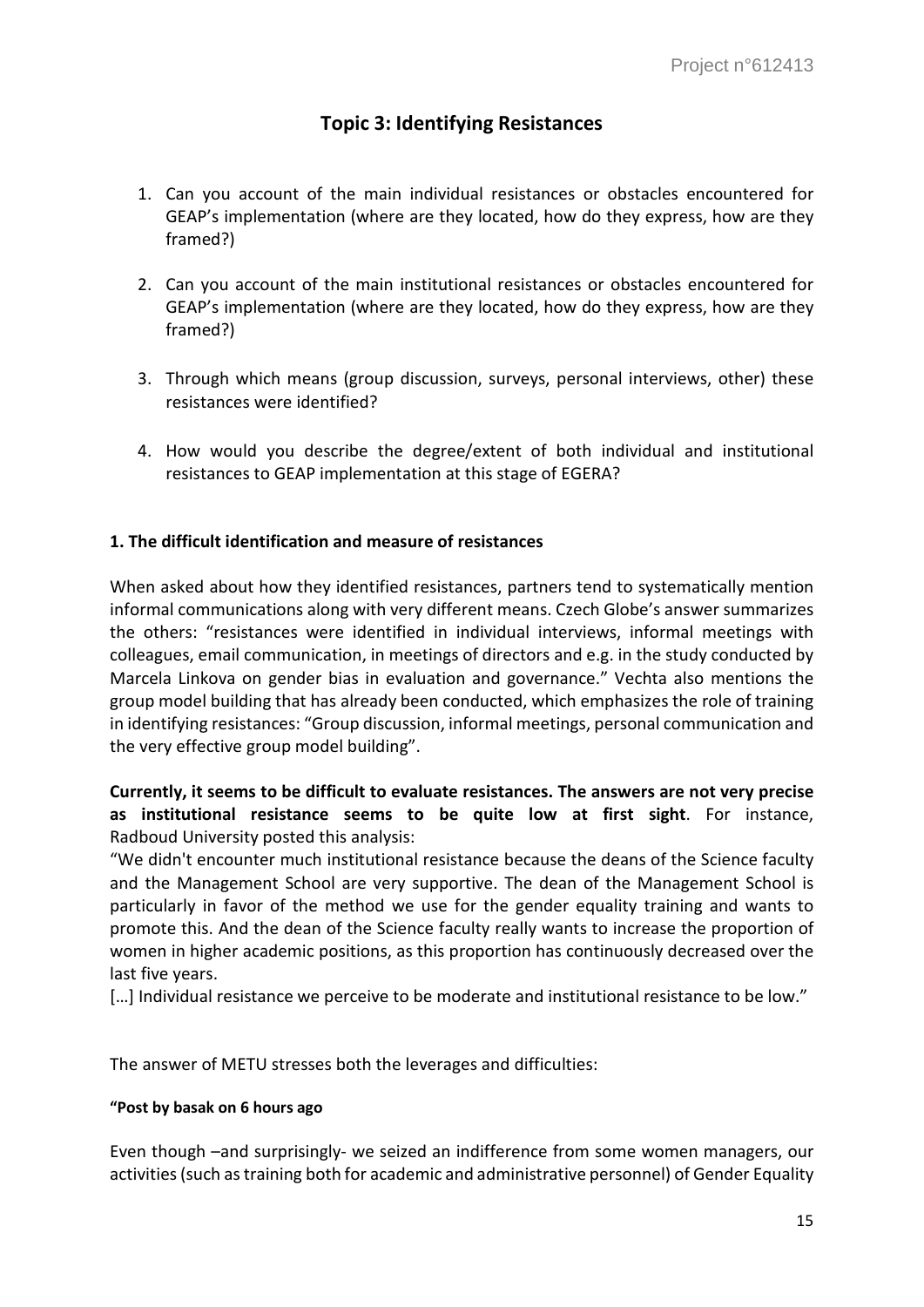Action Plan are welcomed with pleasure and enthusiasm. After each activity, we realized that people become more interested in the project and ask/wait for more activities in near future. Moreover, new people expressed their interest after they talked with people who were involved in some activities. We can state that we perceive the difference in people's understanding of 'gender equality in the academia and the society' before and after training and/or other activities. The main resistance could be cited as the 'indifference'/gender blindness of some academic and administrative managers (including women) in the necessity of gender equality at METU. They consider some gender-related life events, conditions and under-representation of women as 'personal failures' or 'personal preferences'. Moreover, some women academic and administrative managers distance themselves from other women and they express their blindness and even ignorance without any difficulty.

This attitude/blindness in some people was mainly identified while conducting personal interviews for the Report on Gender Bias in Governance and Evaluation. During the group discussion that we are having before/during training and presentations/talks, we realized that resistance related to gender blindness is very common in each level of both academic and administrative personnel.

We think that we can create awareness during the implementation process of our GEAP and project activities. However, what was both surprising and hard for us is to explain to some academic and administrative managers and personnel the necessity of gender perspective and the existence of gender inequality in the academia."

This post also emphasizes the process of raising awareness by interviews and training groups.

**Distinguishing individual and institutional resistances enables to move beyond first impressions as described by this post from University of Vechta: indeed, even if institutional resistances do not appear obviously, resistances appear at the individual level with the idea that "everything in terms of gender equality is already done":**

#### **"Post by @sabine on Jun 8, 2015 at 10:19am**

At University of Vechta individual resistances or obstacles can be identified when i.e. staff members or students are the opinion that **everything in terms of gender equality is already done**. As Vechta has a high percentage in female professors and also in leadership positions, this argument cannot be denied easily. Discussion in the core group, in informal meetings and also in the sessions of the group model building shows that the focus is on gender (& diversity) equality culture rather than on percentages of male and female staff. To raise awareness on a culture without discrimination means that attitudes and stereotypical opinions should be reflected by staff members and students. This is a process in which it is very difficult to identify resistances as it is based on critical self-reflection by individuals as well as an atmosphere of appreciation.

2. Can you account of the main institutional resistances or obstacles encountered for GEAP's implementation (where are they located, how do they express, how are they framed?) In fact no institutional resistances can be identified as both the president and the vicepresident support implementation. However, workload is very high and the timeframe for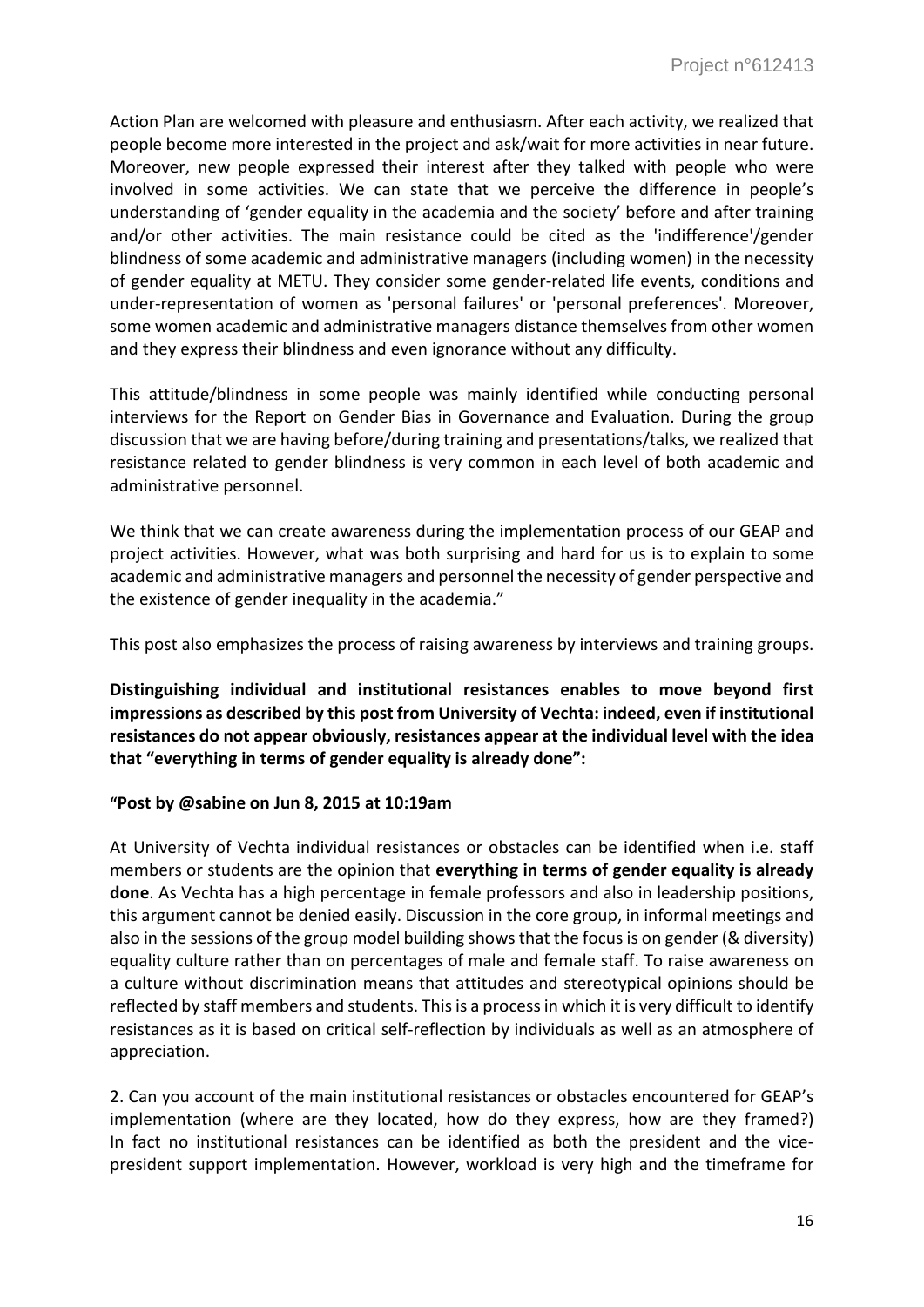"being engaged what is not the core responsibility in the job" seems low. That's why we implement gender trainings in the lifelong learning education."

### **The same process is at play at the UAB where, interestingly, the existence of previous GEAPs reinforces the idea that gender equality is already done:**

### **"Post by @maria on Jun 8, 2015 at 2:20pm**

In my personal opinion, the main individual resistances are that nowadays people (academics, administrative, and students) tend to think that it is not necessary to implement gender actions plans, because they consider that "the problem" is already solved. Apart from that, in Spanish he have an Equality Law, so, it is supposed that University respects the Law and consequently, discrimination doesn't exist.

Related to the institutional resistances, I can appreciate two main ideas: Firstly, my feelings (not contrasted) is that in general UAB community thinks that, the Observatory is "doing well"; So, we already have a Unit who takes care of gender issues, and sometimes that means, "this is not my business" because is this Unit (Observatory) who have the responsibility to work to improve gender issues, and part of the community could tend to avoid to face gender issues as a personal responsibility.

Apart from that, my impression is that perhaps one part of the UAB community could see the Observatory as a kind of "bubble" because don't know enough about it."

#### **"Post by @begonya on Jun 9, 2015 at 3:55pm**

The first GEAP at the UAB was designed by the team at the Observatori de la Igualtat (Observatory of Equality), as a Unit structure, since 2005. The UAB is now in the process of implementing the third GEAP. The team at the Observatori has planned actions to involve stakeholders from the whole university (government, deans, faculty, administrative and academic staff, and students). It has been made evident that the implementation of actions contributing to axes 1 (visibilization of sexism and inequalities, and sensibilization and creation of external opinion) and 3 (promotion of gender perspective in teaching and research) has been easier to promote than actions concerning axes 2 (equal conditions for access, promotion and organization of working, and studying conditions) and to a certain extent 4 (equal participation and representation within the academic community). As an example, the Observatori suggested that all Departments and Faculties had a person acting as "gender agent" or "representatives for equality policies at departments and faculties". Many departments and faculties at the UAB have provided a name, but it depends on each structural unit at the university to comply with the demand, and to propose effective actions which do not only have the sign of "political correctness". Some Faculties are more aware of the need of implementing the GEAP because the individuals are more aware of this very need.

Also, the fact of counting on the structure, does not grant for the actual functioning of it. I is still a challenge to cope with gender issues in collective terms in everyday academic practices, either because the responsibility of taking gender into account becomes strictly enclosed in academic work, where personal relationships and institutional structures are not necessarily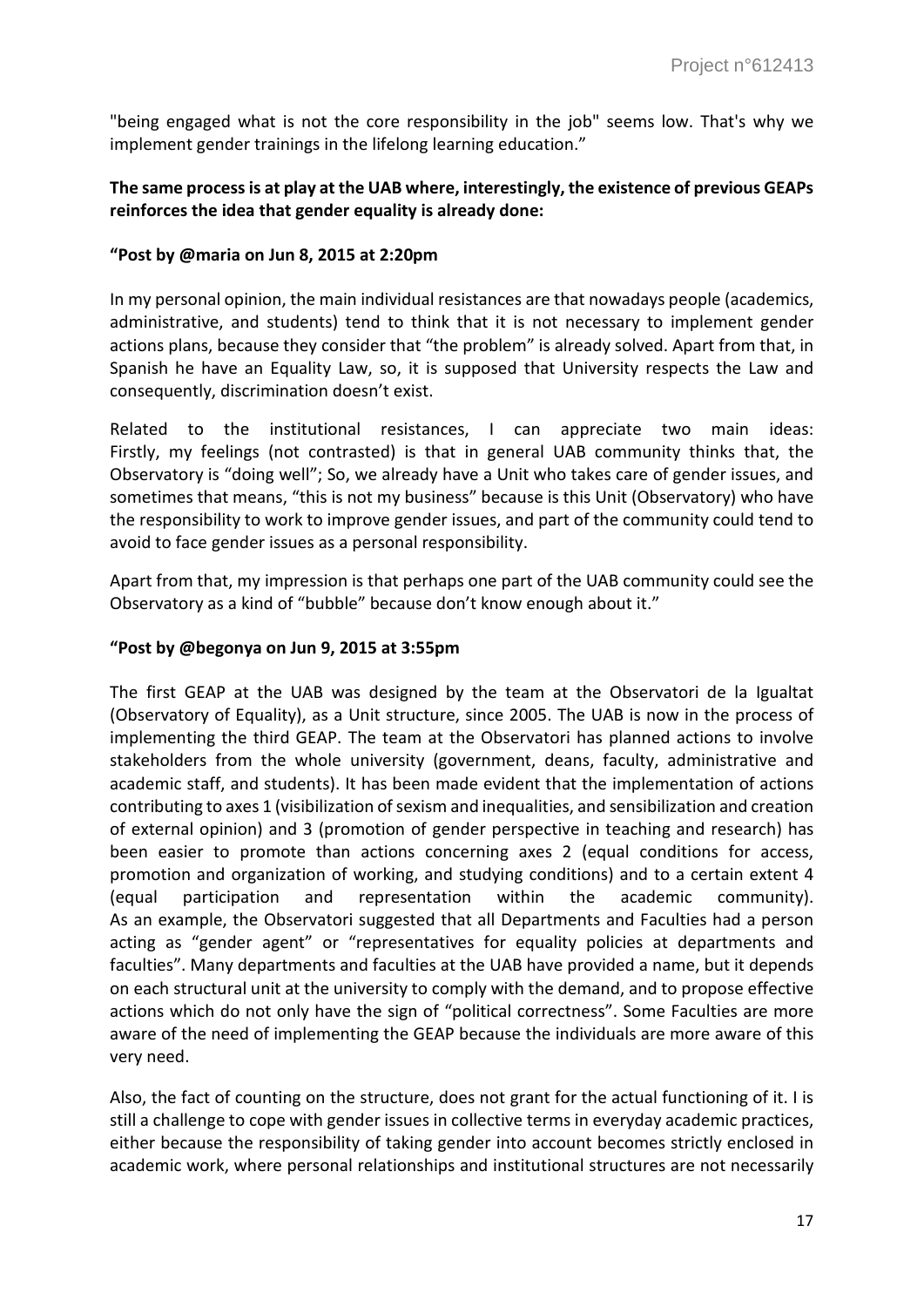involved, or because coping with gender in collective terms happens outside institutional frames, in a more activist context.

**In our context, that is, a context where both individuals and institutions are aware of the need, also in strategic terms, of taking gender into account also by means of implementing a specific GEAP, resistances are very often not explicitly manifested, and they are therefore not easy to identify nor to measure.** And this means that there is a significant yet not always evident gap between the resources institutions provide for and the level of compromise of concrete individual actions with those resources in order to give not only shape and content, but also consistency to gender policies."

The last sentences put into light the implicit nature of resistances when a process of transformation towards gender equality has already been engaged.

**Finally the link between institutional and individual resistances highlighted by Lombardo and Mergaert describes Sciences Po's context quite well. Indeed, a few but significant stakeholders are reluctant or lack time, which is both individual and institutional resistances**:

#### **"Post by @viviane on May 27, 2015 at 10:28am**

In Sciences Po we had to deal with the resistances of the HR Department. We did not face them directly in order to have access to their data. We know that we can be supported by the General Director in case of too much resistance but it will be the latest "weapon" to be used."

#### **"Post by @@hperivier on Jun 4, 2015 at 4:50pm:**

At Sciences Po, the GEAP has been ratified and validated at the very high level of our institution, but we face difficulties in implementing some measures, or at least to go as fast as expected, for different reasons

1. lack of time and/or the unadjusted schedule of different stakeholders, for whom busy periods are not necessary synchronized

2. for some specific aspects, we need more time as expected because negotiations with social partners. They are organized in a certain way by the French law and we need to stick to the negotiation calendar as it has been previously scheduled 3. even with a clear involvement of the direction of Sciences Po on EGERA agreement, some stakeholders might not be totally aware of the challenges raised by EGERA But this specific point is less and less important thanks to the increased dissemination and communication on EGERA."

#### **2. The frames explaining resistances**

**We have shown that the frame that "gender equality has already been achieved" represents**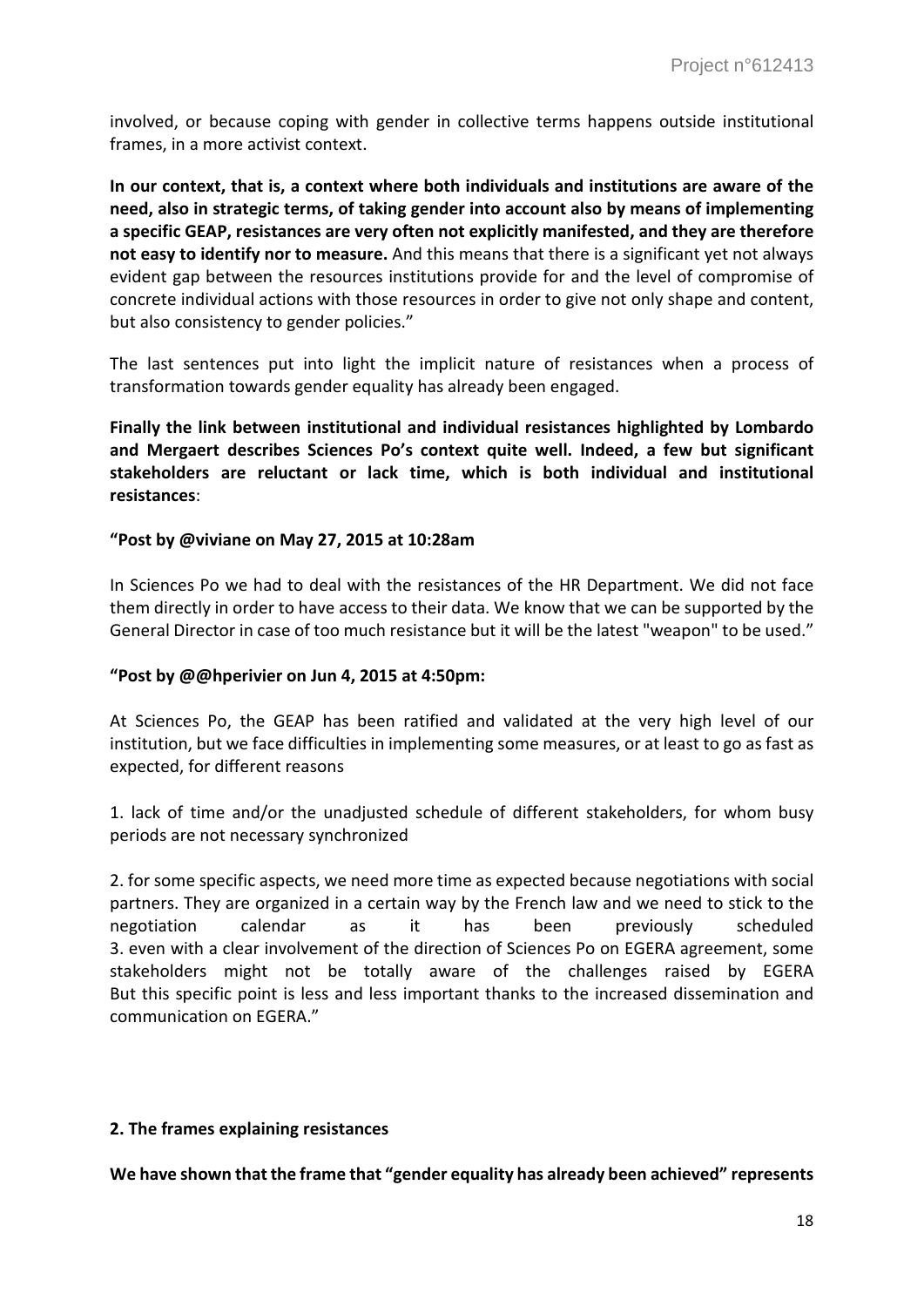**a resistance. Furthermore, the post of Czech Globe highlights the weight of three frames: equality in difference; projecting equality in the future; and equality as a women's issue.**

### **"Post by @katerinahodicka**

In CVGZ/Czech Globe we often come across individual resistances. Some employees believe it is not necessary to implement gender equality measures as there are no inequalities/problems in the institution and some measures (concerning work-life balance) are already implemented even if there are no formal rules in this respect (flexible working time, home-office etc .). The problem of under-representation of women in leadership positions and the "leaking pipeline" is often perceived as a question of a natural development.

I do not see any problem anywhere in CVGZ/Czech Globe, women have the same opportunities as men. Nobody discriminates here. You cannot have a female team leader immediately, it's a long process, it takes about 15 years to become a leader." Several CVGZ/Czech Globe top managers express openly their gendered notions of skills. Whereas men have a synthetic approach to matters, women are analytical. This deeply rooted stereotypical thinking thus hinders women from acquiring leadership positions. The same male managers find mothering care and scientific work mutually exclusive. According to their belief, women – mothers have to slow down and are immobile.

There is also a major distaste at all levels against institutionalization. Institutionalization of rules is seen as at variance with freedom and flexibility; allegedly, there can't be rules for everything and rules can be enforced to the point, which may pose new obstacles. This is related to CVGZ being perceived by top management as a family with friendly ties. Therefore, institutionalization of rules and procedures is not necessary because in the family people can rely on one another.

> How would you describe the degree/extent of both individual and institutional resistances to GEAP implementation at this stage of EGERA?

Despite the verbal support for the project, for "being modern" and doing things right, we consider the situation as very difficult in terms of resistances. We can find a lot of benign sexism (women as caring, mothers, diligent and precise, analytical – all this precludes women from reaching leadership positions).

Furthermore, mid-level management (team leaders) and some women also express resistances quite strongly. If women pursue their careers, then they will not give birth that much. And these days we are well aware of a low birth rate. The population is decreasing which presents a significant problem."

**"Fixing women" rather than fixing the institution tends to lay the responsibility of change on women, which is also a resistance to change as expressed by METU:**

**"Post by @basak**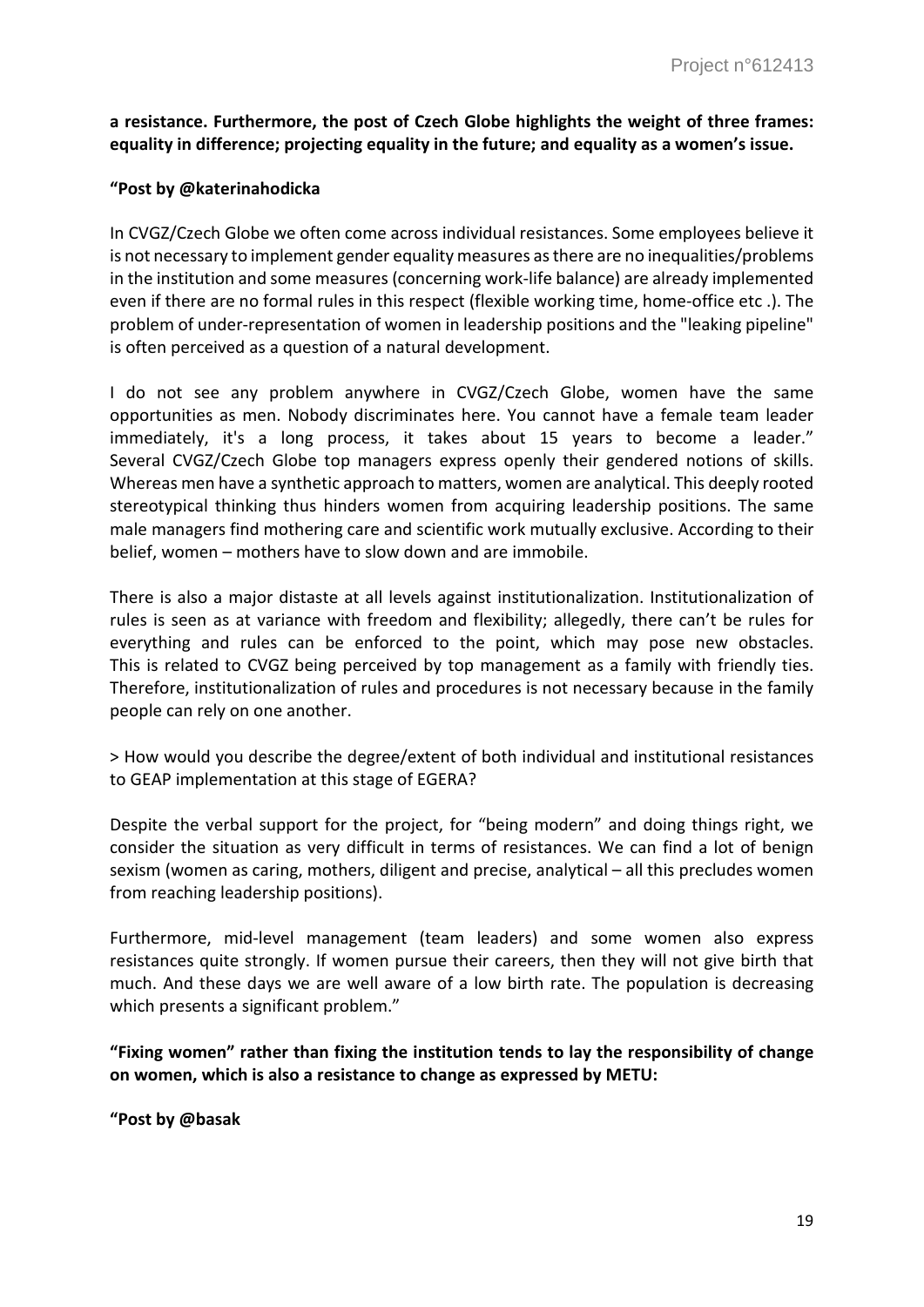1) Individual resistance mainly concerns the stakeholders' own interpretations of gender equality. Particularly women academic and non-academic administrators have the tendency to believe that, since they have succeeded and climbed up the ladders in their own career, all women employees can do the same. That is, they think that if they have been successful in overcoming all the obstacles in terms of pregnancy, childcare, etc., everybody can, that these are not issues to constitute problems for women. Male employees, on the other hand, tend to think that they suffer disadvantage because women employees under the same contract are not asked to fulfill duties that require physical strength or that women are given significant privileges in conducting their own jobs (i.e. nursing leave, leaves related to childcare, etc.). Both groups, therefore, display a reluctance to recognize the problems of gender equality as they are to be tackled with effectively.

2) The main institutional resistance concerns the idea that all operations related to recruitment, promotion, etc. in METU are based on the 'merit' principle. Therefore, the same criteria applies to all employees, women and men, academic and administrative, with the belief that this creates neutrality and objectivity. However, particularly concerning academic positions, it can be said that women face with significantly more obstacles concerning promotion since the biggest move in their career from non-tenured to tenured position comes up during the particular period of the life cycle in which they give birth and take care of their young children. The merit principle creates a general belief that all procedures aim at equality among employees, and operates, in fact, as an important resistance point to the achievement of gender equality.

Another institutional resistance concerns the physical and infrastructural facilities that are available to METU staff. The limited working hours of the childcare facility, the absence of play rooms, after-school or extra-curricular study centres for children, the absence of nursing rooms, the limitations concerning free shuttle buses, etc. are pointed as causing difficulties particularly for women employees.

Also, work culture should be pointed as another resistance point, implying informal channels of decision-making, late-hour meetings, discriminatory and / or patriarchal attitudes of managers / administrators, etc."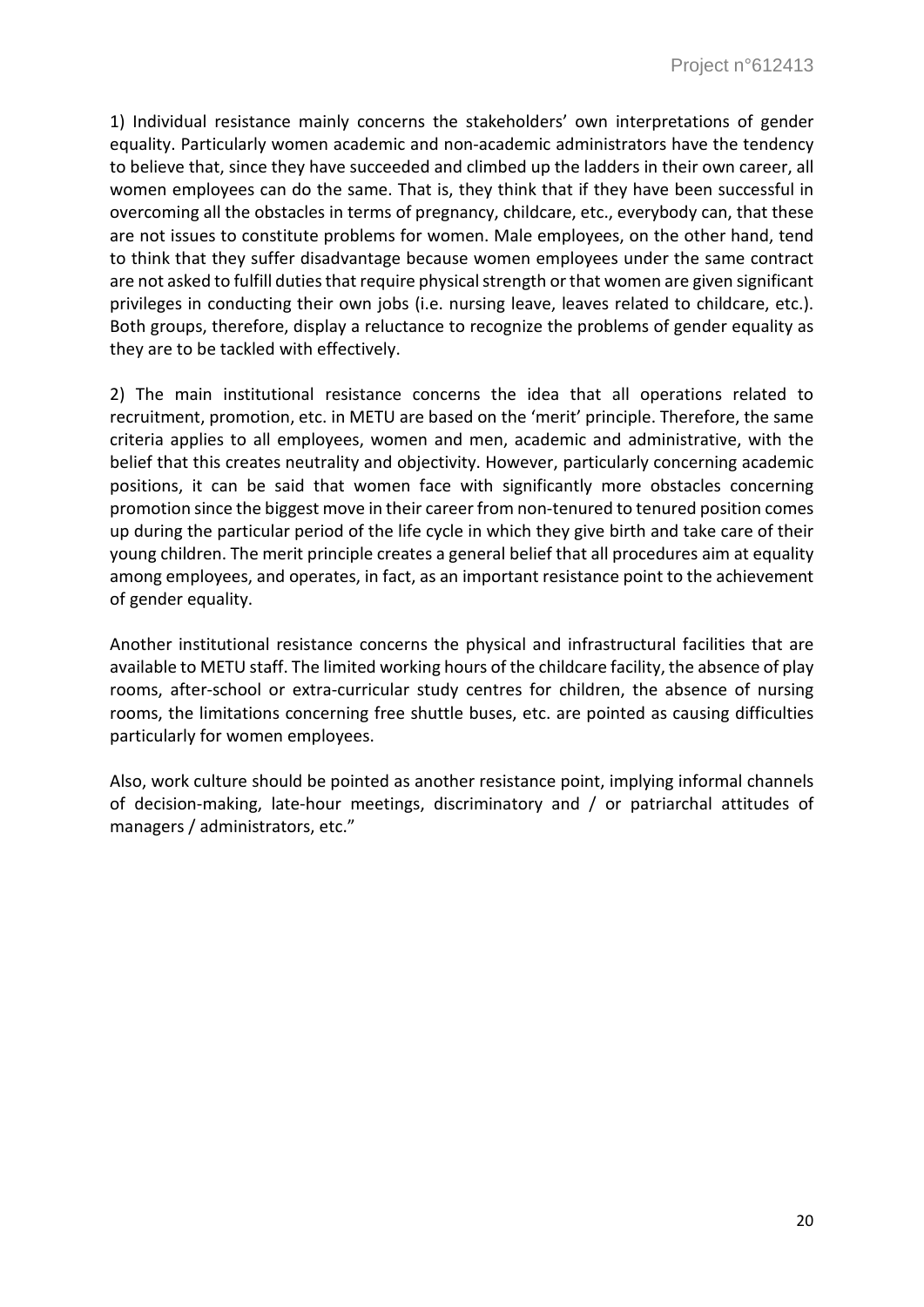# **Topic 4: Dealing with resistances**

### Discussion questions:

- 1. Did you secure time and resources to deal with resistances so far? Can you briefly account of these resources?
- 2. How stakeholders have been mobilized to deal with identified resistances: did they provide assistance or recommendations on this? Through which channels?
- 3. How do you plan to deal with resistances over the next months/years of EGERA?

**This forum did not have many followers, as the answers often referred to the previous topics. The posts highlight the role of training, individual communication and interviews. Training has already been experienced by Radboud University and University if Vechta, as expressed in the following exchange:**

# **"Post by @pleun on Jun 11, 2015 at 2:19pm**

We experienced some resistance during organizing the training sessions, when invited participants declined due to other priorities or framing it as too much an effort. By increasing the scope of our invitations and by personal communication, we ensured sufficient participation, including the management level.

During the sessions, we also encountered resistance. For example by non-verbal communication (of a male full professor) showing a lack of interest. We addressed this by friendly and directly asking this participants for his opinion, hereby involving him into the group discussion again. This worked well.

We also encountered verbal resistance, for example a male manager emailing us referring to the result of the group discussion as shoddy work. We discussed this personally with him and found out he wanted to have more scientific proof of the existence of gender bias. The team started him academic publications on the issue. He involved the team in a gender working group to implement the policy recommendations of the training and finally he advocated the gender equality action plan at the board level. The gender equality action plan heavily emphasizes academic publications on gender equality, mainly from Nature and Science. To summarize he transformed from a participant with resistance to a change agent.

If in the future more resistance will emerge, we will address this by personal communication and providing information and advice fitting their needs."

# **"Post by @sabine on yesterday at 10:38am**

As Pleun stated above at UoV we also experienced some resistances when inviting HR management and lead of person- and organisation development leader to the GMB. Although the invitation was sent by president, both staff members did not attend the sessions excusing it by not having the time for it.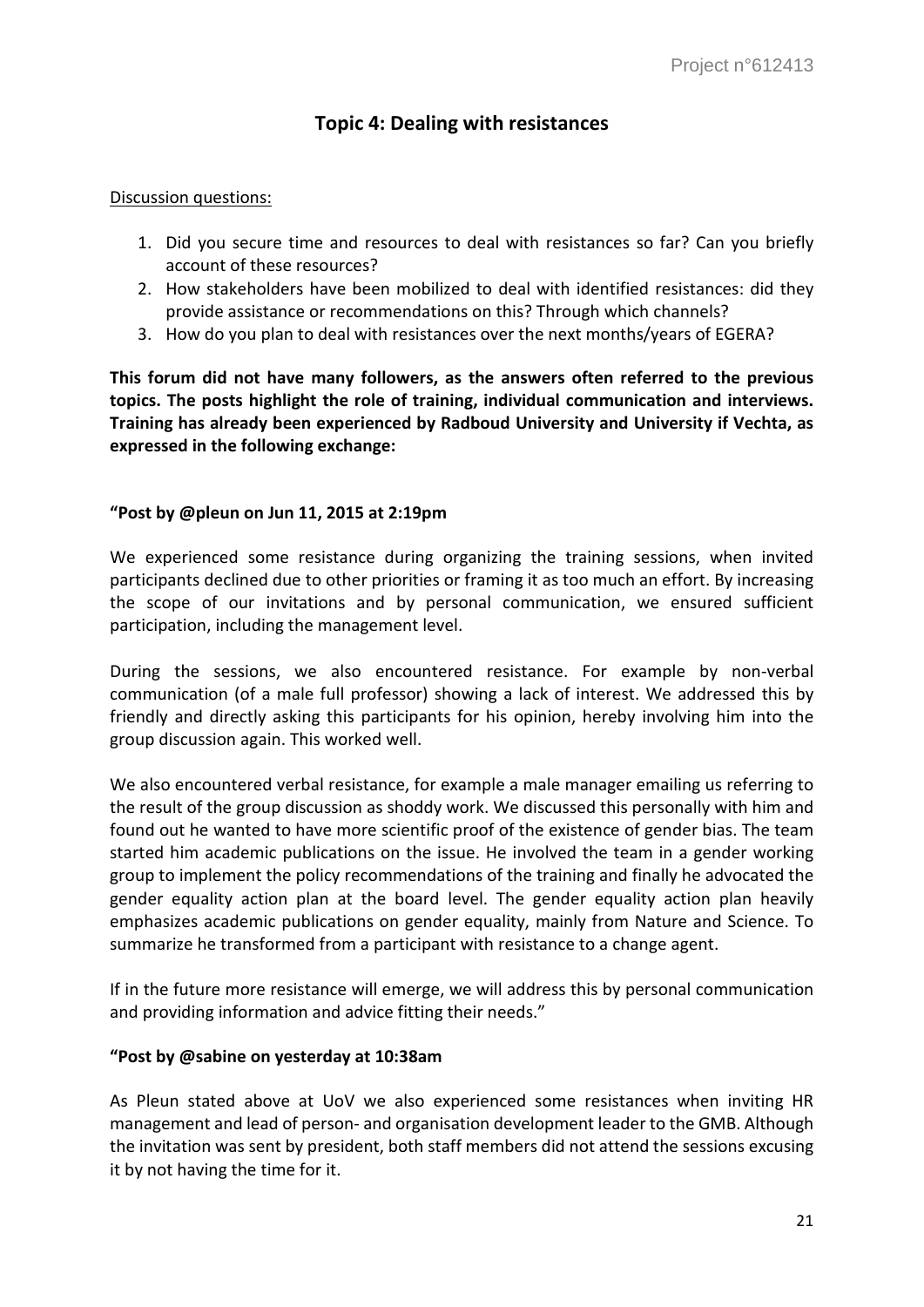Other resistances i.e. implementing the gender equality culture survey has been overcome by personal communication and explanation. We had to drop off the question concerning the affiliation to department or institute in the survey as the concern arouse that the anonymity is not guaranteed when including such a question.

Last year we developed an internal communication strategy (presenting EGERA in different commissions, departments etc.) in order to disseminate the aims and objectives at University and to overcome resistances. We also publish regularly news of EGERA in the internal newsletter.

However, the partnership in an international consortium is a main argument to highlight activities and increase commitment. As I mentioned before many staff members at UoV are the opinion that everything has already been done in terms of gender equality."

# **Individual negotiation has been used by Czech Globe, tending towards a communication plan:**

# **"Post by @katerinahodicka on Jun 5, 2015 at 10:18am**

We use mainly individual negotiation, it is both time- consuming and haphazard. […]

> How do you plan to deal with resistances over the next months/years of EGERA?

In CzechGlobe/CVGZ we have not dealt with resistances in a systematic way so far. Nevertheless from the beginning of the project we have been using the so-called brief comments on the current situation and we have been analyzing the comments. The preparation of a communication plan is foreseen in CzechGlobe/CVGZ including e.g. designing a subsection on the EGERA project and its activities on the CzechGlobe/CVGZ website. It should inter alia increase the project visibility.

We plan to emphasize over and over again that the project is for everyone, not just for women."

**Finally, METU insists on raising awareness through interviews for the diagnosis as well as the trainings. More interviews are to be conducted:**

# **"Post by @basak**

1) With EGERA project, an extensive data collection and analysis process has started, which is closely followed by the University administration. Moreover, interviews were conducted with the top academic and non-academic administrators, including Vice Presidents, Assistants to the President, Deans, and key administrators of the Secretary General and Personnel Office, with a view to identifying the main resistance points, and to developing policies and strategies to effectively tackle the latter. Also, training programmes on gender equality have started since April 2015 and are conducted by the METU EGERA team, targeting both academic and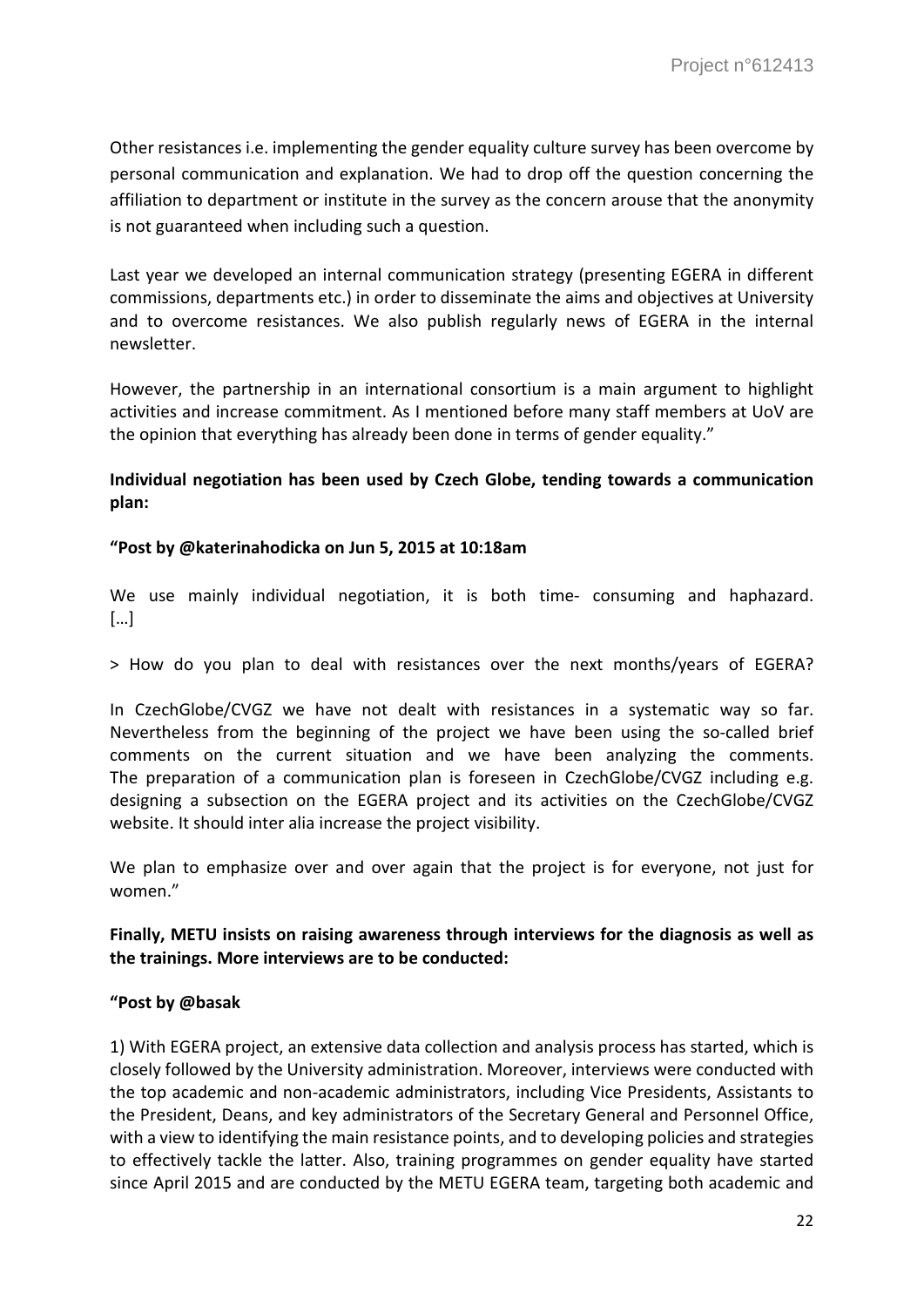administrative staff. These trainings aim to raise awareness on gender issues across all levels and types of employees. So far, around 200 employees received the training. The trainees mostly provided positive feedback and displayed a significantly higher level of awareness on the issue.

2) The stakeholders involved in the process through interviews and / or training programmes are invited to provide their recommendations and suggestions for strategies and measures to improve the existing situation, which they effectively do. Moreover, particularly the academic and non-academic administrators who have been interviewed have been displaying a collaborative attitude and providing all kinds of assistance and interest in the implementation of the project.

3) More interviews will be conducted with mid-level managers (i.e. department chairs, etc.) as well as with other stakeholders involved in the University decision-making processes, such as union representatives. Also, the training programmes will continue with the academic and administrative staff. We are also planning to expand the training programmes to high and midlevel administrators from both academic and non-academic scale."